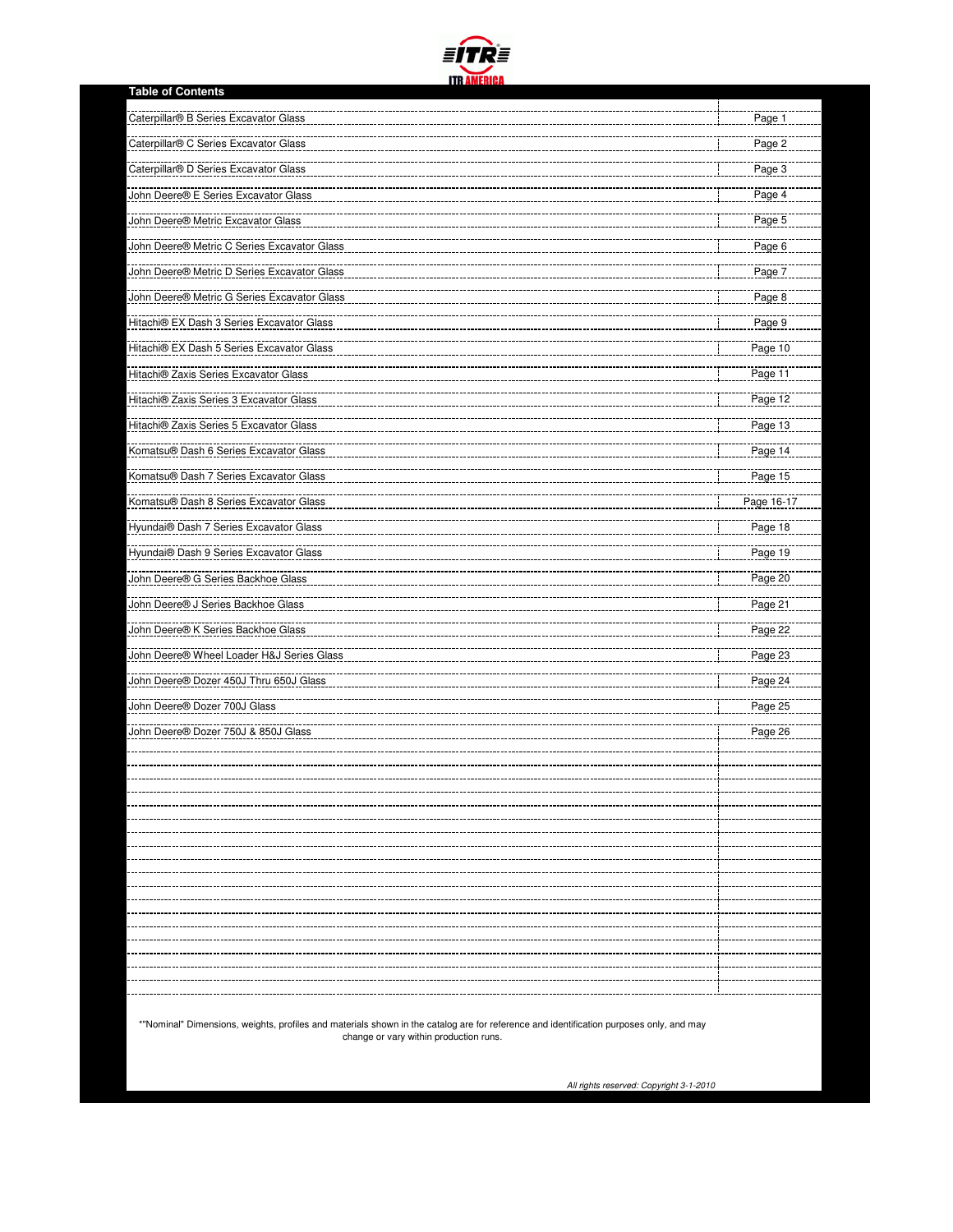

## ITR EXCAVATOR CAB GLASS

Make Series & ModelsCaterpillar Cat B Series

> Position Part Number**Comments** 1 1243967 2 1229632 3 4I6969 4 4I6968 5 4I1186 6 4I1185 7 12440268 4I5043

Prior to placing an order for cab glass on these models, please verify you are ordering the correct part number for your specific cab design, by checking the parts book and confirming the manufacturer's recommended part numbers required for the specific machine's serial number.

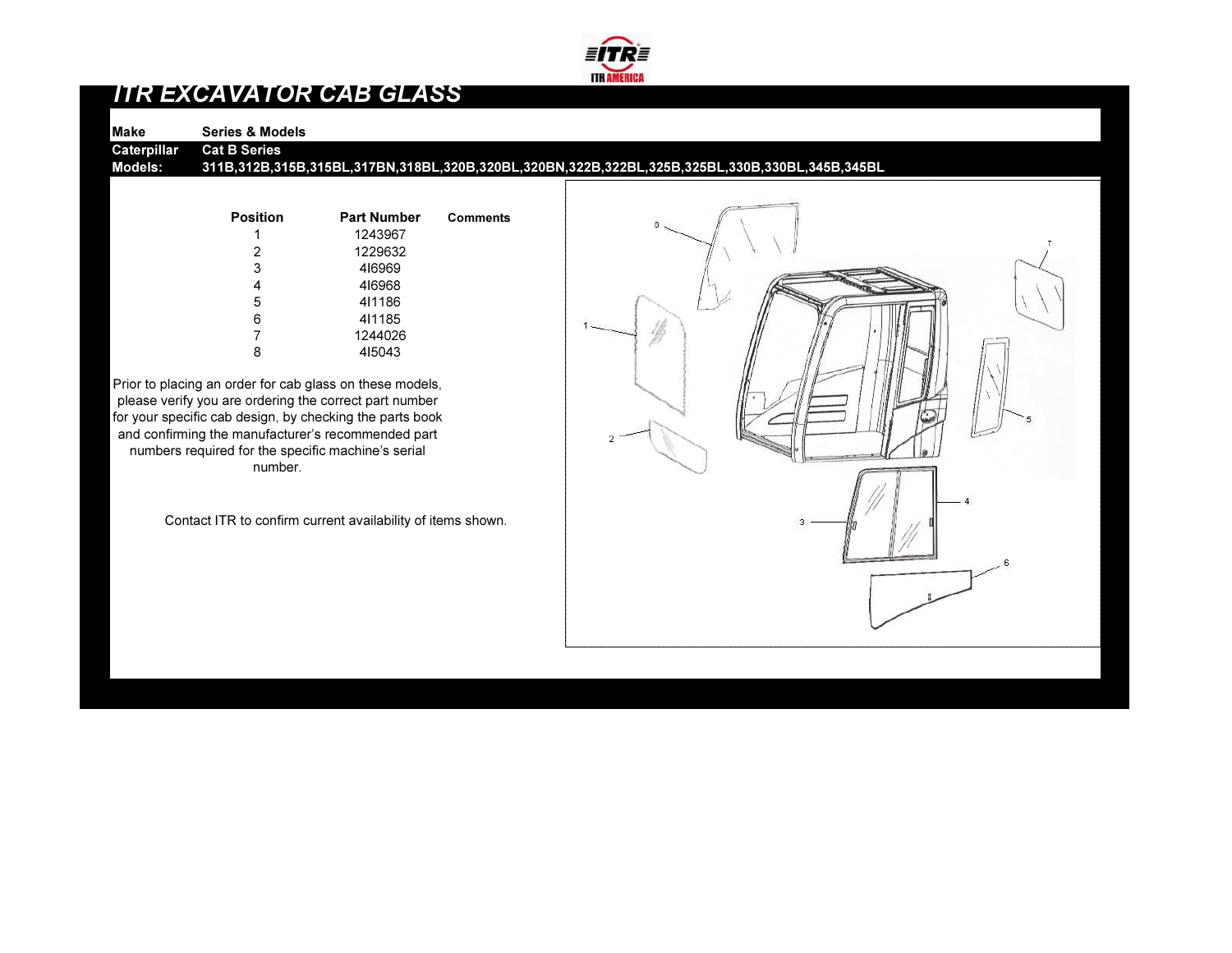

| <b>Make</b>            | <b>Series &amp; Model</b>  |                                                                                                                   |                 |  |
|------------------------|----------------------------|-------------------------------------------------------------------------------------------------------------------|-----------------|--|
| Caterpillar<br>Models: | <b>Cat C Series</b>        | 311C,312C,312CL,315C,315CL,318CL,318CLN,320C,320CL,320CLU,<br>320CU,322C,322CL,325C,325CLL,330C,330CL,330CMH,345C |                 |  |
|                        | <b>Position</b>            | <b>Part Number</b><br>1566472                                                                                     | <b>Comments</b> |  |
|                        | 2<br>3<br>4<br>5<br>6<br>8 | 1566473<br>1566475<br>1566474<br>1516790<br>1566471<br>1566469<br>1516789                                         |                 |  |

Prior to placing an order for cab glass on these models,<br>please verify you are ordering the correct part number<br>for your specific cab design, by checking the parts book<br>and confirming the manufacturer's recommended part<br>nu number.

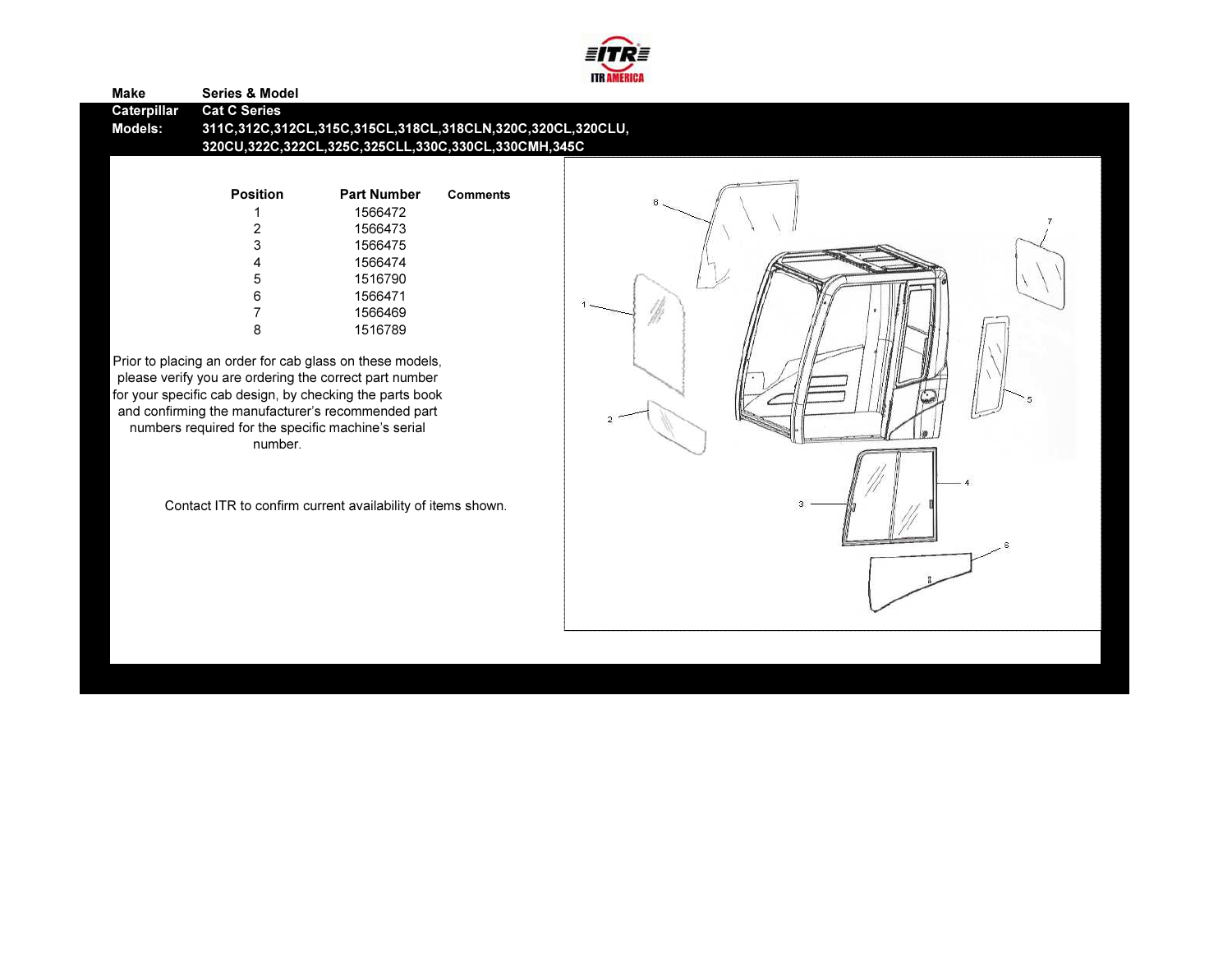

| <b>Make</b>                   | <b>Series &amp; Model</b>                                                                                                                                                                                                                                                                             |                                                                                      |                 |                                                                                                |
|-------------------------------|-------------------------------------------------------------------------------------------------------------------------------------------------------------------------------------------------------------------------------------------------------------------------------------------------------|--------------------------------------------------------------------------------------|-----------------|------------------------------------------------------------------------------------------------|
| Caterpillar<br><b>Models:</b> | <b>Cat D Series</b>                                                                                                                                                                                                                                                                                   |                                                                                      |                 | 311D,312D,312DL,315DL,320D,320DL,320DLN,320DLRR,320DRR,325D,325DL,330D,330DL,330DMH,345D,345DL |
|                               | <b>Position</b><br>6                                                                                                                                                                                                                                                                                  | <b>Part Number</b><br>1566472<br>1566473<br>1566475<br>1566474<br>1516790<br>1566471 | <b>Comments</b> |                                                                                                |
|                               | 8                                                                                                                                                                                                                                                                                                     | 1566469<br>2346489                                                                   |                 |                                                                                                |
|                               | Prior to placing an order for cab glass on these models,<br>please verify you are ordering the correct part number<br>for your specific cab design, by checking the parts book<br>and confirming the manufacturer's recommended part<br>numbers required for the specific machine's serial<br>number. |                                                                                      |                 |                                                                                                |

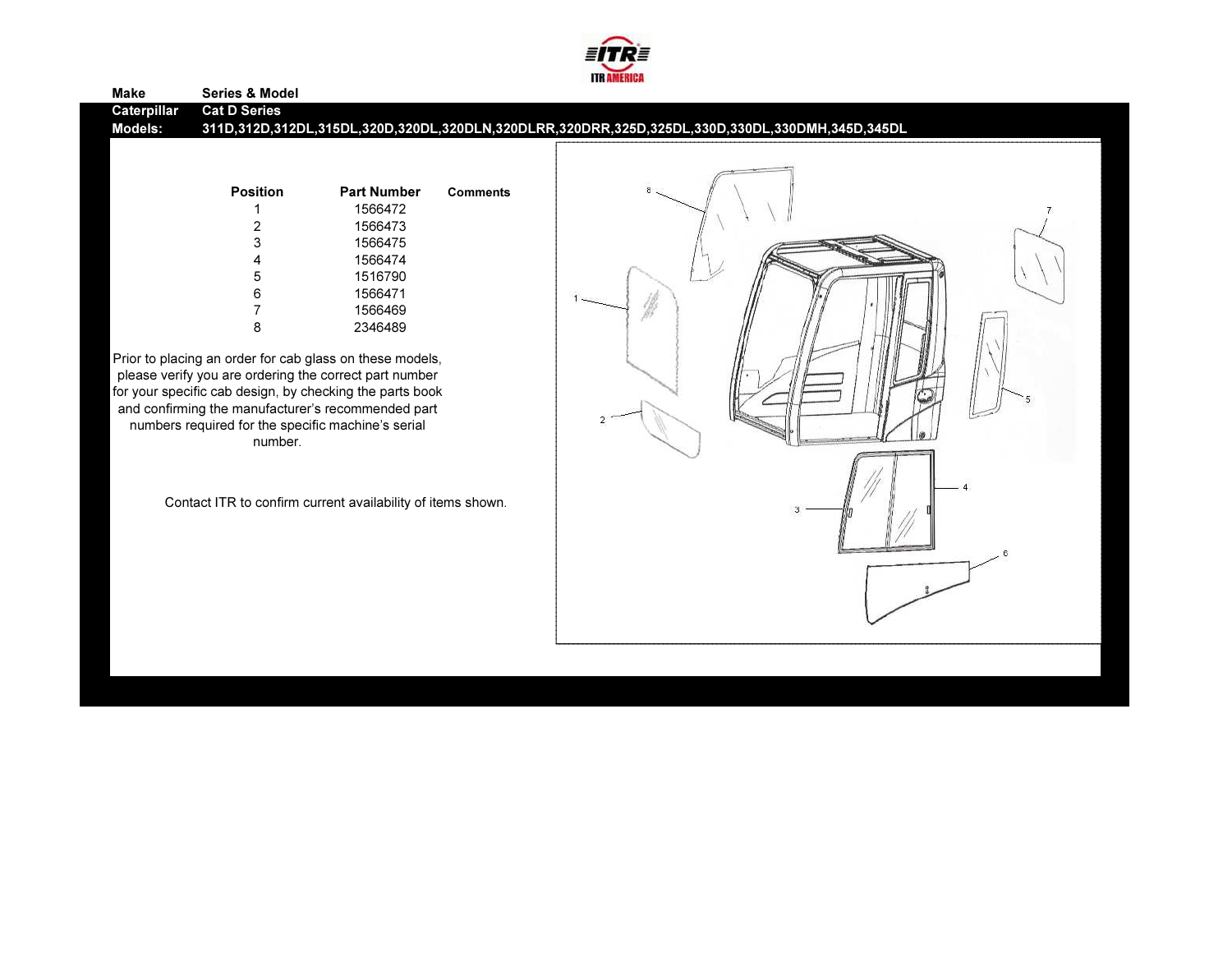

| Make    | <b>Series &amp; Model</b> |                                   |                 |
|---------|---------------------------|-----------------------------------|-----------------|
| Deere   | <b>JD E Series</b>        |                                   |                 |
| Models: |                           | 190E,490E,690E,790E,892ELC,992ELC |                 |
|         |                           |                                   |                 |
|         | <b>Position</b>           | <b>Part Number</b>                | <b>Comments</b> |
|         |                           | AT154429                          |                 |
|         | 2                         | AT154431                          |                 |
|         | 3                         | AT154426                          |                 |
|         | 4                         | AT154425                          |                 |
|         | 5                         | AT154439                          |                 |
|         | 6                         | AT154422                          |                 |

 7 4289531R 8 AT154435 9 AT15443610 AT154437

Prior to placing an order for cab glass on these models, please verify you are ordering the correct part number for your specific cab design, by checking the parts book and confirming the manufacturer's recommended part numbers required for the specific machine's serial number.

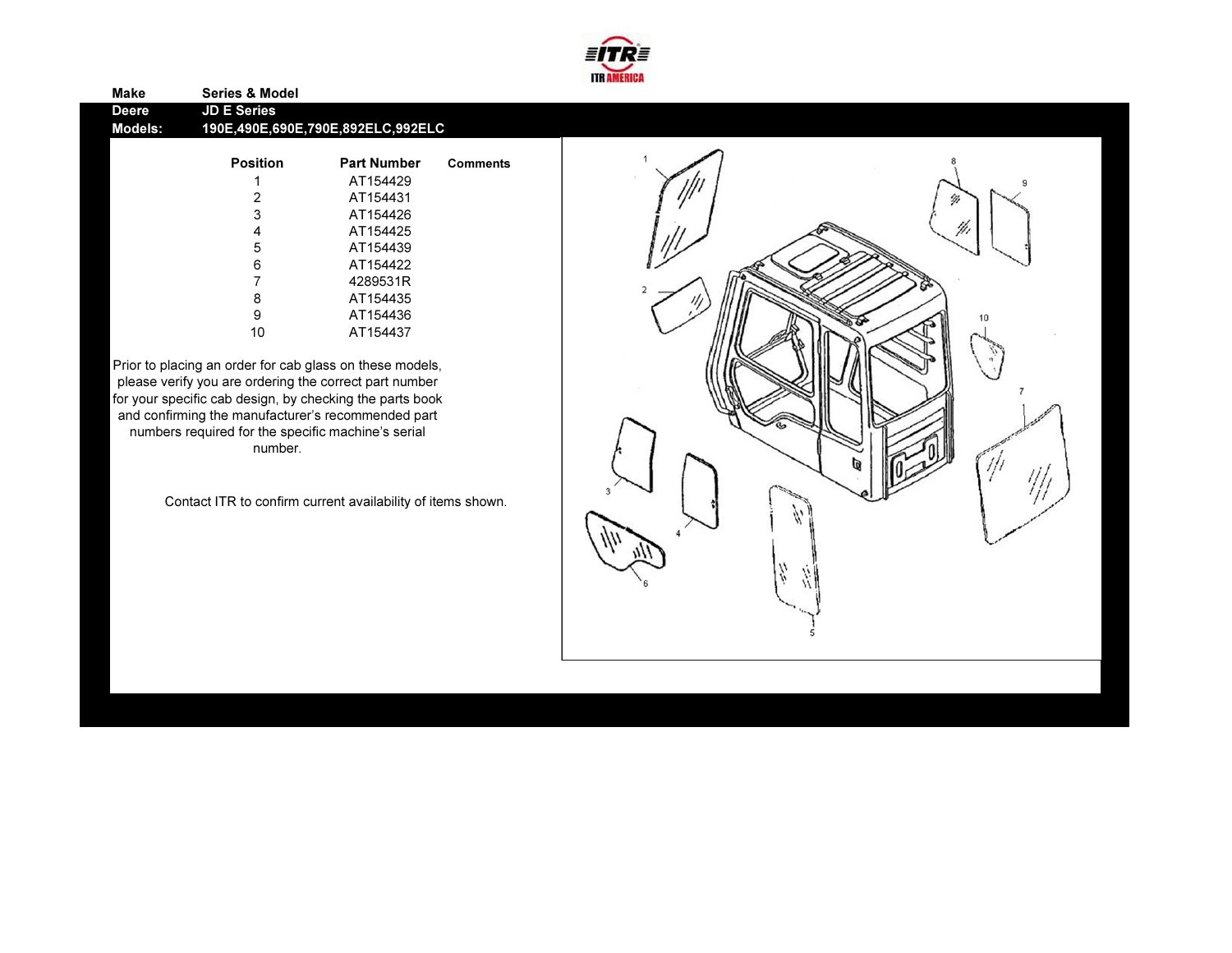

| Make           | <b>Series &amp; Model</b>                                                                                                                                                                                                                                                                             |                                                              |                  |        |
|----------------|-------------------------------------------------------------------------------------------------------------------------------------------------------------------------------------------------------------------------------------------------------------------------------------------------------|--------------------------------------------------------------|------------------|--------|
| <b>Deere</b>   | <b>JD Metric</b>                                                                                                                                                                                                                                                                                      |                                                              |                  |        |
| <b>Models:</b> |                                                                                                                                                                                                                                                                                                       | 80,110,120,160LC,200LC,230LC,270LC,330LC,370,450LC,550LC,750 |                  |        |
|                | <b>Position</b>                                                                                                                                                                                                                                                                                       | <b>Part Number</b>                                           | <b>Comments:</b> |        |
|                |                                                                                                                                                                                                                                                                                                       | AT214113                                                     |                  |        |
|                | $\overline{c}$                                                                                                                                                                                                                                                                                        | AT214097                                                     |                  |        |
|                | 3                                                                                                                                                                                                                                                                                                     | AT183083                                                     | uneven latches   |        |
|                | 3                                                                                                                                                                                                                                                                                                     | AT304642                                                     | level latches    |        |
|                |                                                                                                                                                                                                                                                                                                       | AT183084                                                     | uneven latches   |        |
|                |                                                                                                                                                                                                                                                                                                       | AT304643                                                     | level latches    |        |
|                | 5                                                                                                                                                                                                                                                                                                     | 4383431                                                      |                  |        |
|                | 6                                                                                                                                                                                                                                                                                                     | 4369657                                                      |                  |        |
|                |                                                                                                                                                                                                                                                                                                       | AT215124                                                     |                  |        |
|                | 8                                                                                                                                                                                                                                                                                                     | AT214163                                                     |                  |        |
|                | 9                                                                                                                                                                                                                                                                                                     | AT214167                                                     |                  |        |
|                | Prior to placing an order for cab glass on these models,<br>please verify you are ordering the correct part number<br>for your specific cab design, by checking the parts book<br>and confirming the manufacturer's recommended part<br>numbers required for the specific machine's serial<br>number. |                                                              |                  |        |
|                | Contact ITR to confirm current availability of items shown.                                                                                                                                                                                                                                           |                                                              |                  | $\sim$ |
|                |                                                                                                                                                                                                                                                                                                       |                                                              |                  |        |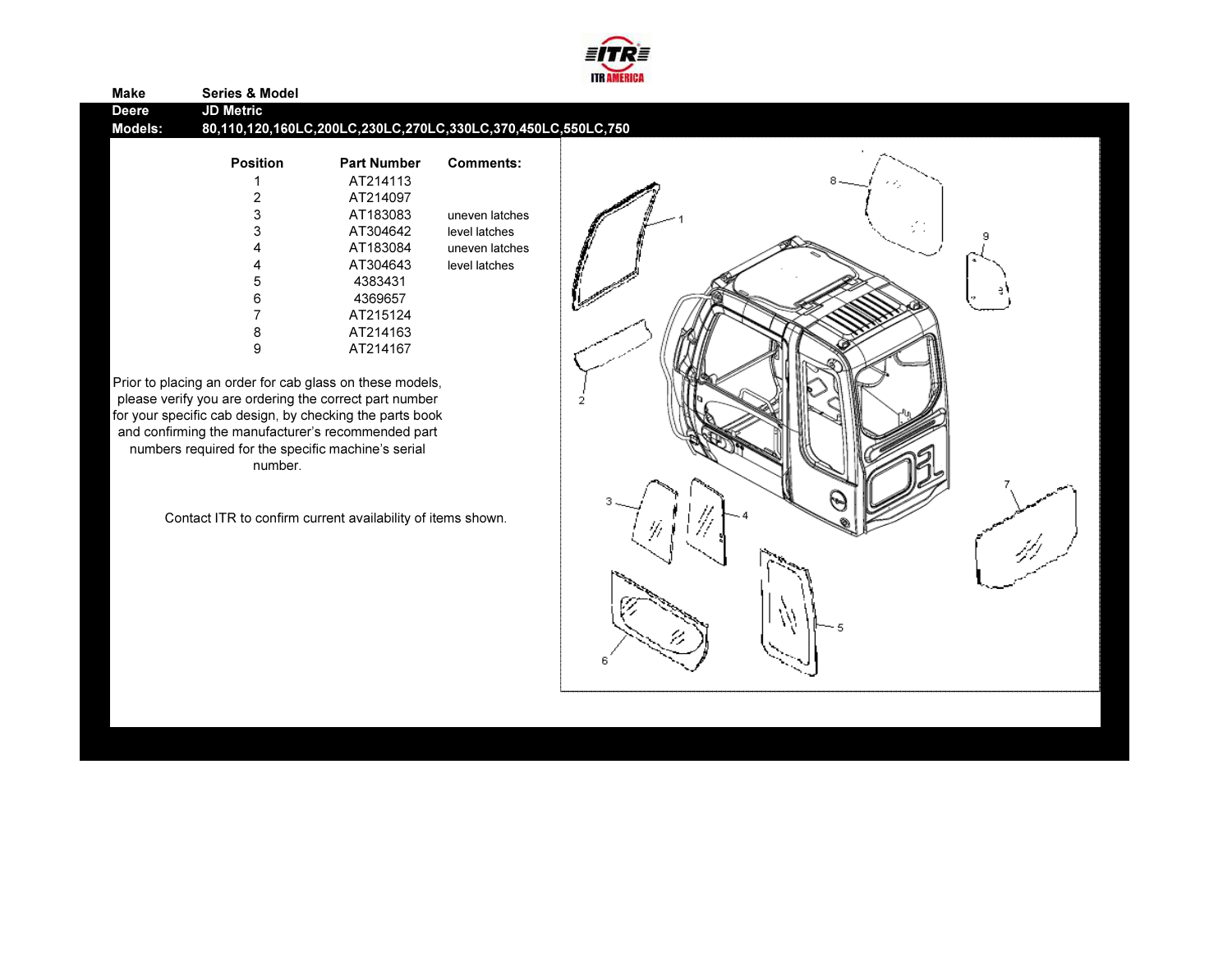

| <b>Make</b><br><b>Deere</b><br><b>Models:</b> | <b>Series &amp; Model</b><br><b>JD C Series</b> |                    |                  | 120C,160CLC,200CLC,230CLC,270CLC,330CLC,370C,450CLC,600CLC,800C |
|-----------------------------------------------|-------------------------------------------------|--------------------|------------------|-----------------------------------------------------------------|
|                                               | <b>Position</b>                                 | <b>Part Number</b> | <b>Comments:</b> |                                                                 |
|                                               |                                                 | 4602562            |                  | -4                                                              |
|                                               |                                                 | 4602563R           |                  |                                                                 |
|                                               |                                                 | 4602564R           |                  |                                                                 |
|                                               |                                                 | 4602565R           |                  | V.                                                              |
|                                               |                                                 | 4602567            |                  |                                                                 |
|                                               |                                                 | 4602566            |                  |                                                                 |
|                                               |                                                 | 4602569R           |                  |                                                                 |
|                                               |                                                 | 4602568R           |                  |                                                                 |
|                                               |                                                 | 4448313            | hinged           |                                                                 |
|                                               |                                                 | 4602570            | fixed            |                                                                 |

please verify you are ordering the correct part number<br>for your specific cab design, by checking the parts book<br>and confirming the manufacturer's recommended part<br>numbers required for the specific machine's serial<br>number.

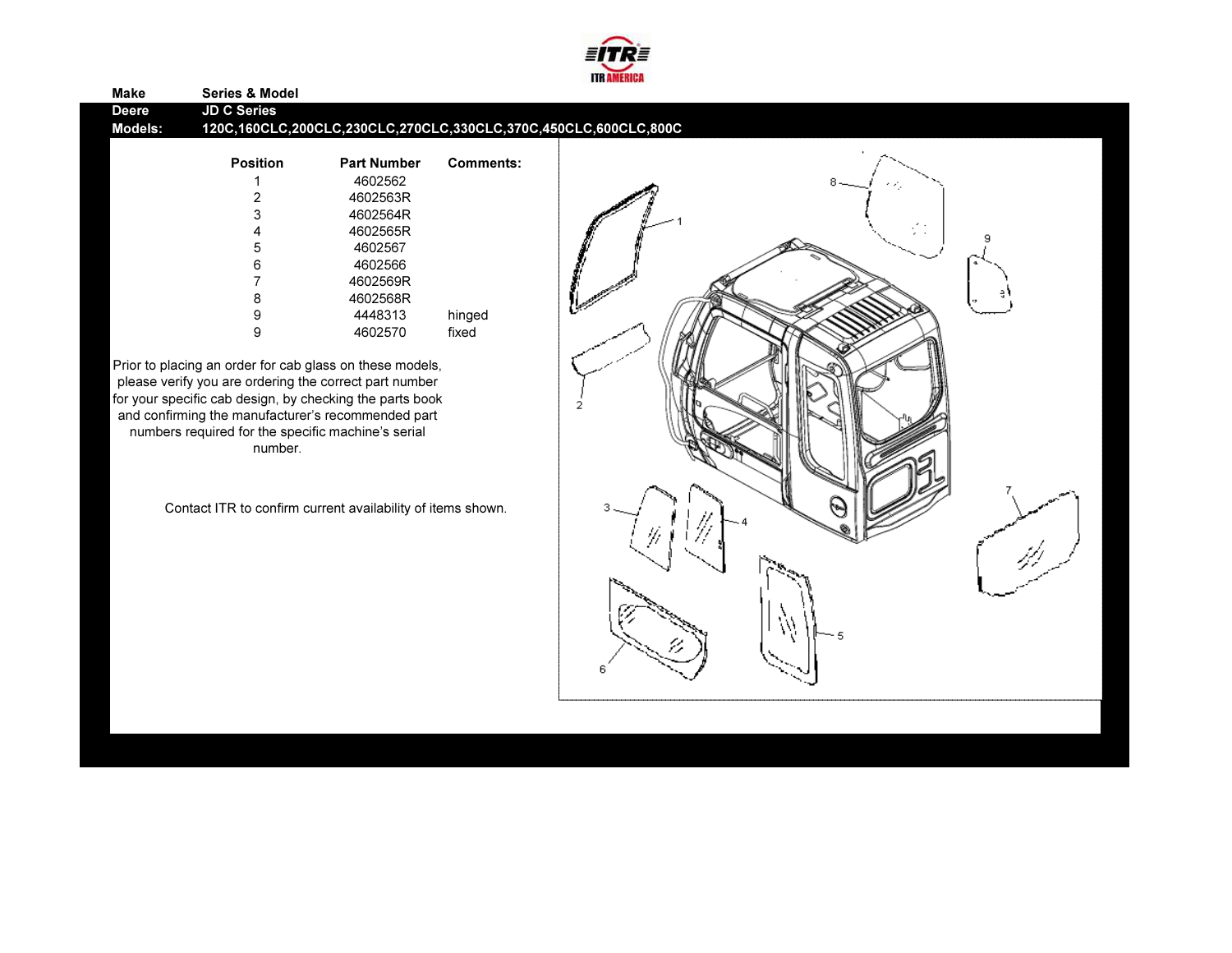

|                |                                                                                                                                                                                                                                                                                                       |                                                              |                 | <b>IID AMERICA</b> |  |
|----------------|-------------------------------------------------------------------------------------------------------------------------------------------------------------------------------------------------------------------------------------------------------------------------------------------------------|--------------------------------------------------------------|-----------------|--------------------|--|
| <b>Make</b>    | <b>Series &amp; Model</b>                                                                                                                                                                                                                                                                             |                                                              |                 |                    |  |
| <b>Deere</b>   | <b>JD D Series</b>                                                                                                                                                                                                                                                                                    |                                                              |                 |                    |  |
| <b>Models:</b> |                                                                                                                                                                                                                                                                                                       | 120D,160DLC,200DLC,240DLC,270DLC,350DLC,450DLC,650DLC,850DLC |                 |                    |  |
|                | <b>Position</b>                                                                                                                                                                                                                                                                                       | <b>Part Number</b>                                           | <b>Comments</b> |                    |  |
|                |                                                                                                                                                                                                                                                                                                       | 4651653                                                      |                 |                    |  |
|                | 2                                                                                                                                                                                                                                                                                                     | 4651654                                                      |                 |                    |  |
|                | $\overline{c}$                                                                                                                                                                                                                                                                                        | 4701044                                                      |                 |                    |  |
|                | 3                                                                                                                                                                                                                                                                                                     | 4651659                                                      |                 |                    |  |
|                |                                                                                                                                                                                                                                                                                                       | 4651660                                                      |                 |                    |  |
|                | 5                                                                                                                                                                                                                                                                                                     | 4651657                                                      |                 |                    |  |
|                | 6                                                                                                                                                                                                                                                                                                     | 4651658                                                      |                 |                    |  |
|                |                                                                                                                                                                                                                                                                                                       | 4651656                                                      |                 |                    |  |
|                | 8                                                                                                                                                                                                                                                                                                     | 4651655                                                      |                 |                    |  |
|                | Prior to placing an order for cab glass on these models,<br>please verify you are ordering the correct part number<br>for your specific cab design, by checking the parts book<br>and confirming the manufacturer's recommended part<br>numbers required for the specific machine's serial<br>number. |                                                              |                 |                    |  |
|                | Contact ITR to confirm current availability of items shown.                                                                                                                                                                                                                                           |                                                              |                 |                    |  |
|                |                                                                                                                                                                                                                                                                                                       |                                                              |                 |                    |  |

 $6<sup>1</sup>$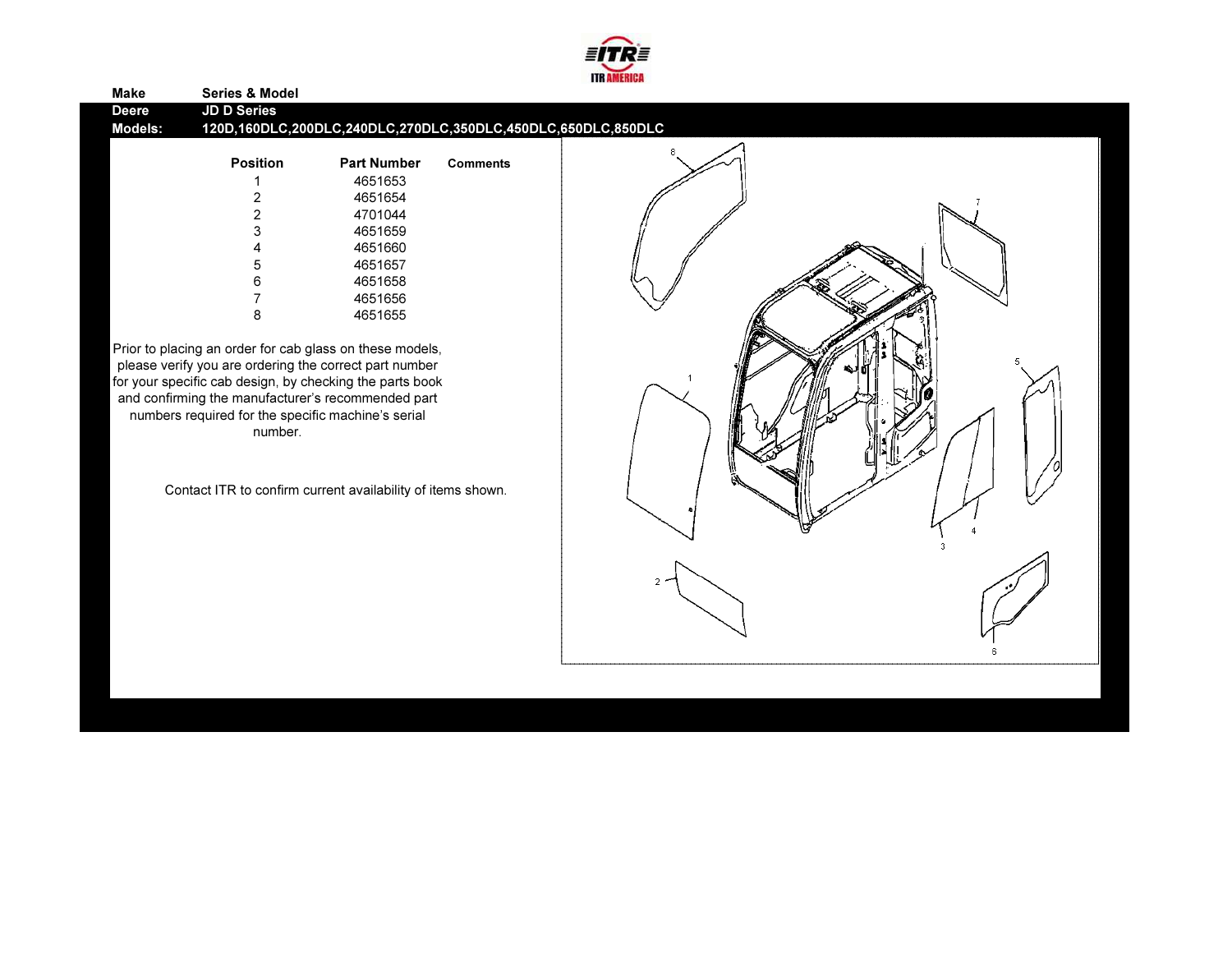

| <b>Make</b>                    | <b>Series &amp; Model</b>                          |                                                             |                 |                                                                                 |
|--------------------------------|----------------------------------------------------|-------------------------------------------------------------|-----------------|---------------------------------------------------------------------------------|
| <b>Deere</b><br><b>Models:</b> | <b>JD G Series</b>                                 |                                                             |                 | 130G, 160GLC,180G/GLC,210G/GLC,250GLC,290GLC,350GLC,380GLC,470GLC,670GLC,870GLC |
|                                | <b>Position</b>                                    | <b>Part Number</b>                                          | <b>Comments</b> |                                                                                 |
|                                |                                                    | FYA00001495                                                 |                 |                                                                                 |
|                                |                                                    | 4651654                                                     |                 |                                                                                 |
|                                | 3                                                  | FYA00001500                                                 |                 |                                                                                 |
|                                |                                                    | FYA00001501                                                 |                 |                                                                                 |
|                                | 5                                                  | FYA00001498                                                 |                 |                                                                                 |
|                                | 6                                                  | FYA00001499                                                 |                 |                                                                                 |
|                                |                                                    | FYA00001497                                                 |                 |                                                                                 |
|                                | 8                                                  | FYA00001496                                                 |                 |                                                                                 |
|                                |                                                    |                                                             |                 |                                                                                 |
|                                |                                                    | Prior to placing an order for cab glass on these models,    |                 |                                                                                 |
|                                |                                                    | please verify you are ordering the correct part number      |                 |                                                                                 |
|                                |                                                    | for your specific cab design, by checking the parts book    |                 |                                                                                 |
|                                |                                                    | and confirming the manufacturer's recommended part          |                 |                                                                                 |
|                                | numbers required for the specific machine's serial |                                                             |                 |                                                                                 |
|                                | number.                                            |                                                             |                 |                                                                                 |
|                                |                                                    |                                                             |                 |                                                                                 |
|                                |                                                    |                                                             |                 |                                                                                 |
|                                |                                                    | Contact ITR to confirm current availability of items shown. |                 |                                                                                 |
|                                |                                                    |                                                             |                 |                                                                                 |
|                                |                                                    |                                                             |                 |                                                                                 |
|                                |                                                    |                                                             |                 |                                                                                 |
|                                |                                                    |                                                             |                 |                                                                                 |
|                                |                                                    |                                                             |                 |                                                                                 |
|                                |                                                    |                                                             |                 |                                                                                 |
|                                |                                                    |                                                             |                 |                                                                                 |
|                                |                                                    |                                                             |                 |                                                                                 |

 $-2$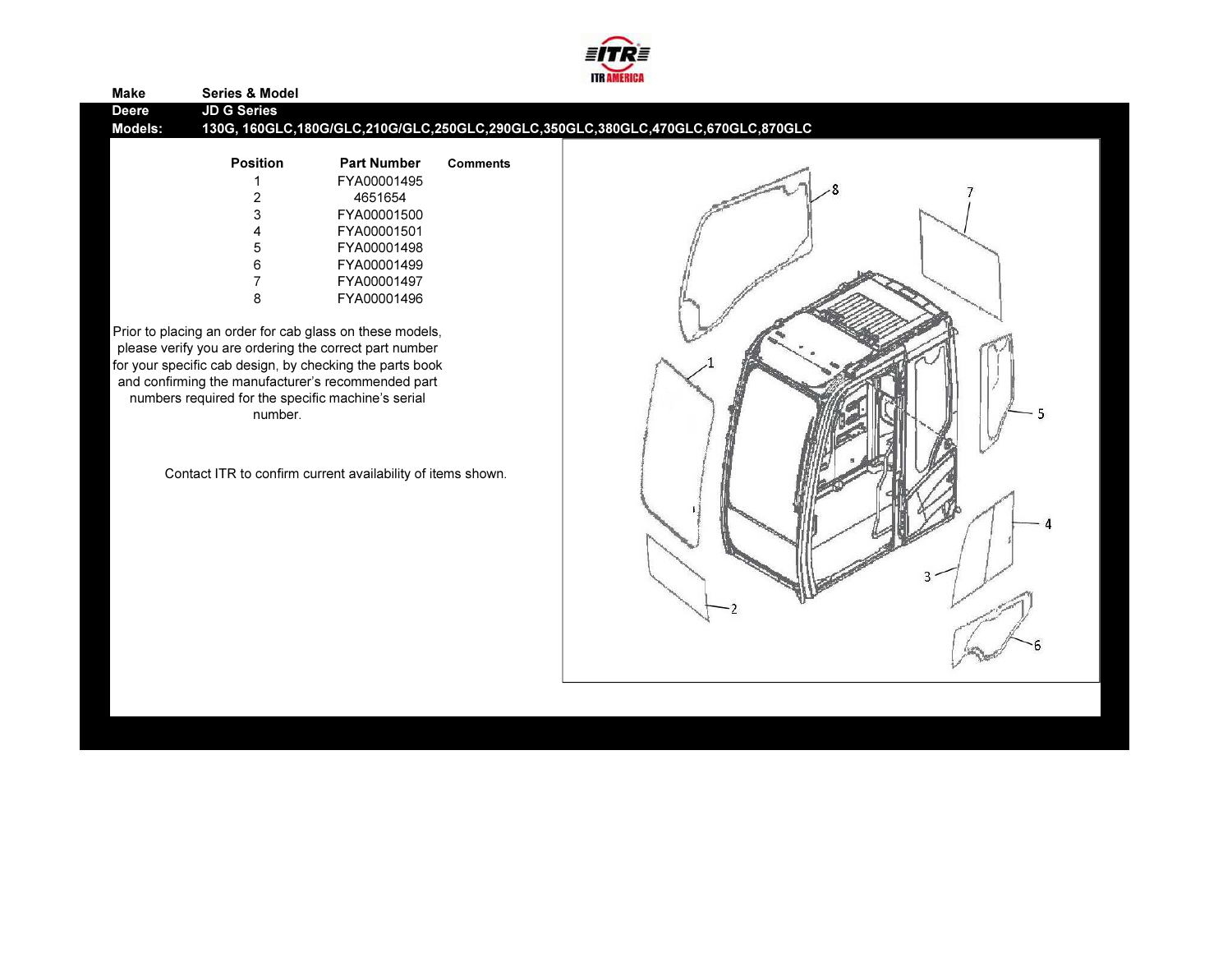

| <b>Make</b> | <b>Series &amp; Model</b>                          |                    |                 |  |
|-------------|----------------------------------------------------|--------------------|-----------------|--|
| Hitachi     | <b>EX Dash 3 Series</b>                            |                    |                 |  |
| Models:     | Hitachi EX60-3, EX120-3, EX220-3, EX300-3, EX400-3 |                    |                 |  |
|             |                                                    |                    |                 |  |
|             | <b>Position</b>                                    | <b>Part Number</b> | <b>Comments</b> |  |
|             | 1                                                  | 4289519            |                 |  |
|             | 2                                                  | 4289521            |                 |  |
|             | 3                                                  | 4289516            |                 |  |
|             | 4                                                  | 4289515            |                 |  |
|             | 5                                                  | 4289529            |                 |  |
|             | 6                                                  | 4289512            |                 |  |
|             | 7                                                  | 4289531            |                 |  |
|             | 8                                                  | 4289525            |                 |  |
|             | 9                                                  | 4289526            |                 |  |
|             | 10                                                 | 4289527            |                 |  |
|             |                                                    |                    |                 |  |

Prior to placing an order for cab glass on these models, please verify you are ordering the correct part number for your specific cab design, by checking the parts book and confirming the manufacturer's recommended part numbers required for the specific machine's serial number.

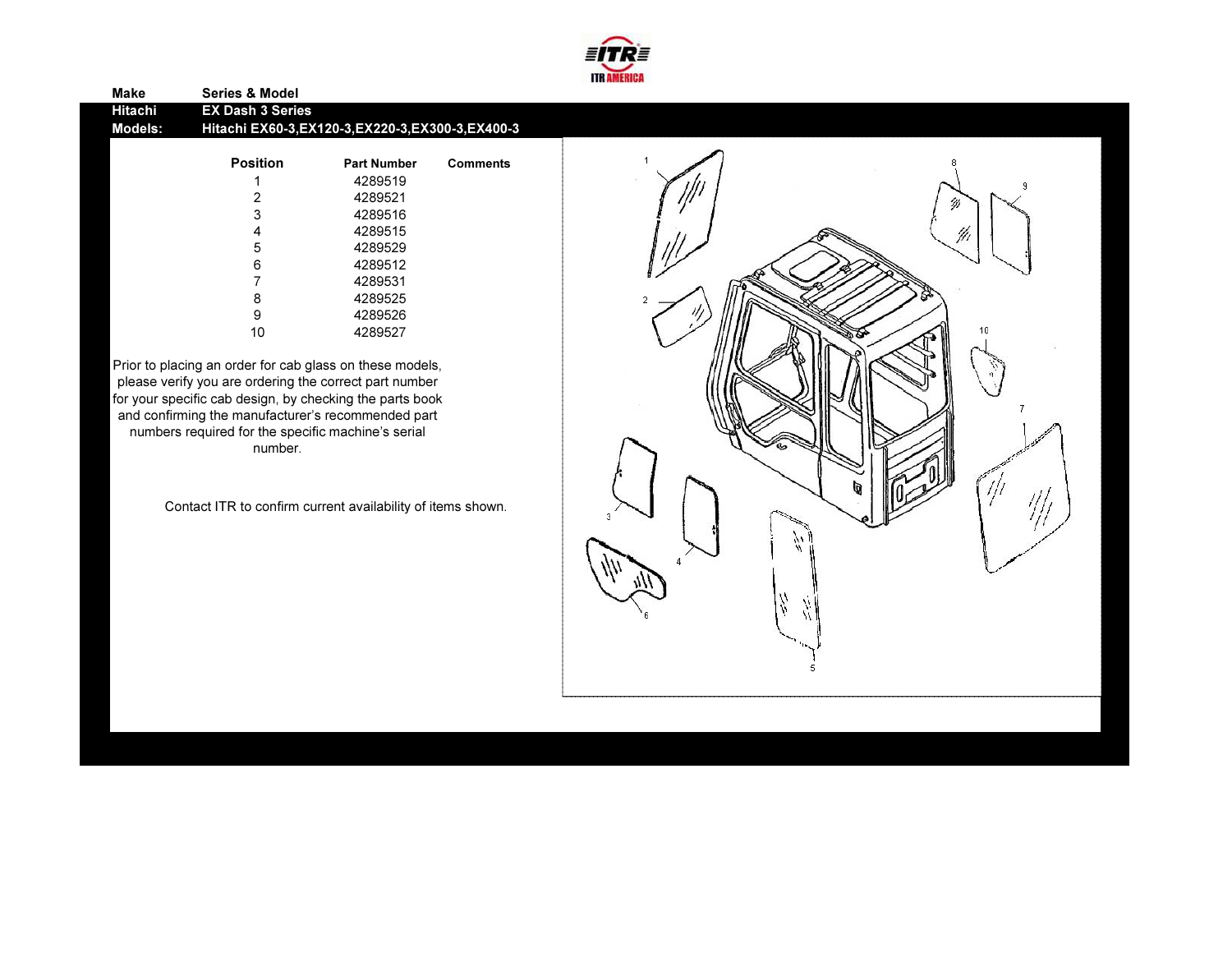

### Make Series & Model Hitachi EX Dash 5 Series Hitachi EX60-5,EX110-5,EX120-5,EX160-5,EX200-5,EX220-5,EX270-5,EX300-5,EX370-5,EX450-5,EX550-5,EX750-5Models:Position Part Number Comments:1 4369609 2 43695884398017 3 4398017 uneven latches3 4369651 level latches 4 4398018 uneven latches4 4369652 level latches5 4383431 6 4369657 7 4369555 8 4369664 9 4369668Prior to placing an order for cab glass on these models, please verify you are ordering the correct part number for your specific cab design, by checking the parts book and confirming the manufacturer's recommended part numbers required for the specific machine's serial number.Contact ITR to confirm current availability of items shown.

E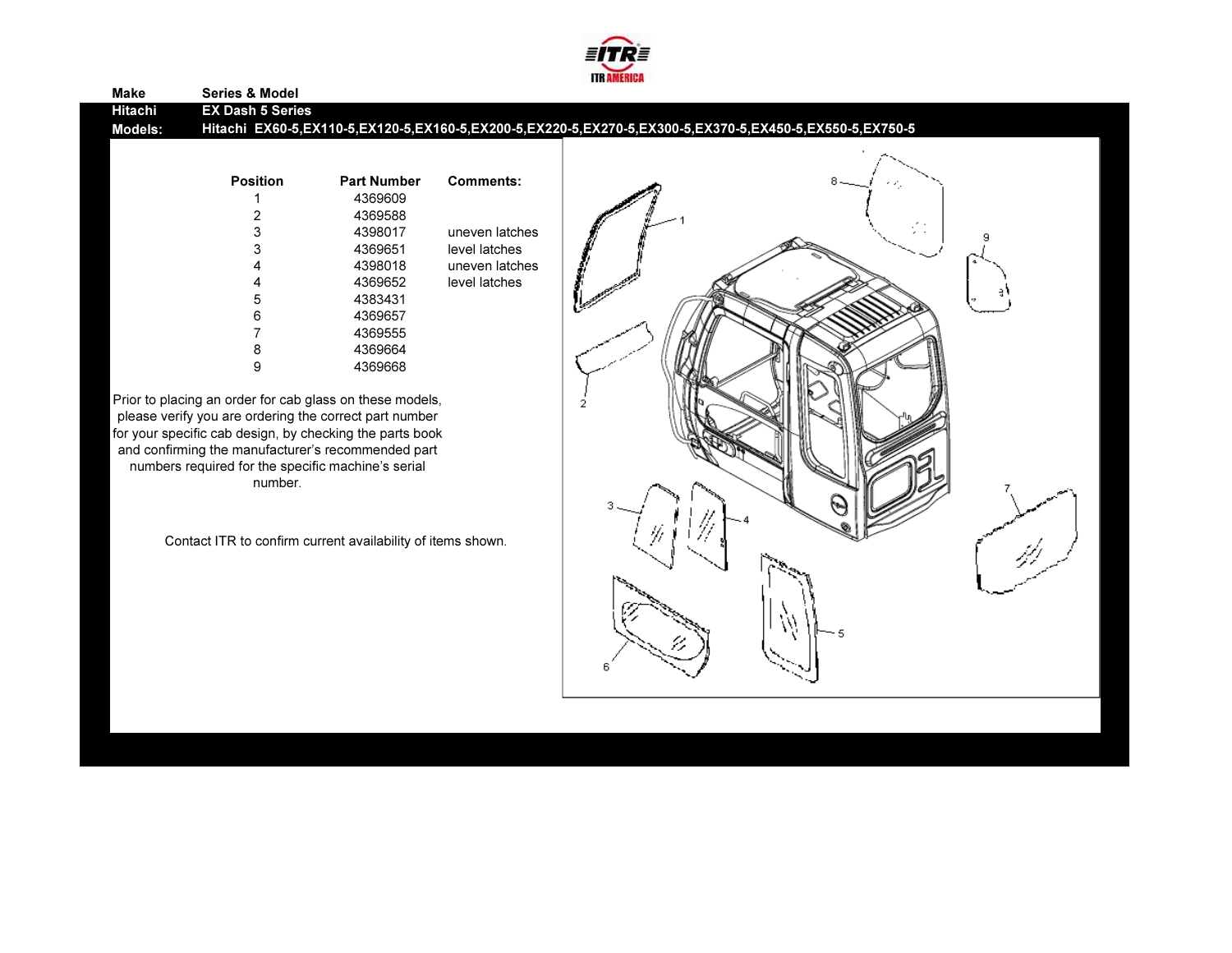

| <b>Make</b> | <b>Series &amp; Model</b>                                     |                                                             |                 |                                                                     |
|-------------|---------------------------------------------------------------|-------------------------------------------------------------|-----------------|---------------------------------------------------------------------|
| Hitachi     | <b>Zaxis Series</b>                                           |                                                             |                 |                                                                     |
| Models:     |                                                               |                                                             |                 | Hitachi ZX120,ZX160,ZX200,ZX230,ZX270,ZX330,ZX370,ZX450,ZX600,ZX800 |
|             | <b>Position</b>                                               | <b>Part Number</b>                                          | <b>Comments</b> |                                                                     |
|             |                                                               | 4448306                                                     |                 |                                                                     |
|             | 2                                                             | 4448307                                                     |                 |                                                                     |
|             | 3                                                             | 4448308                                                     |                 |                                                                     |
|             | Δ                                                             | 4448309                                                     |                 |                                                                     |
|             | 5                                                             | 4448311                                                     |                 |                                                                     |
|             | 6                                                             | 4448310                                                     |                 |                                                                     |
|             | 7                                                             | 4448314                                                     |                 |                                                                     |
|             | 8                                                             | 4448312                                                     |                 |                                                                     |
|             | 9                                                             | 4448313                                                     |                 |                                                                     |
|             | numbers required for the specific machine's serial<br>number. |                                                             |                 |                                                                     |
|             |                                                               | Contact ITR to confirm current availability of items shown. |                 | (~)                                                                 |
|             |                                                               |                                                             |                 |                                                                     |
|             |                                                               |                                                             |                 |                                                                     |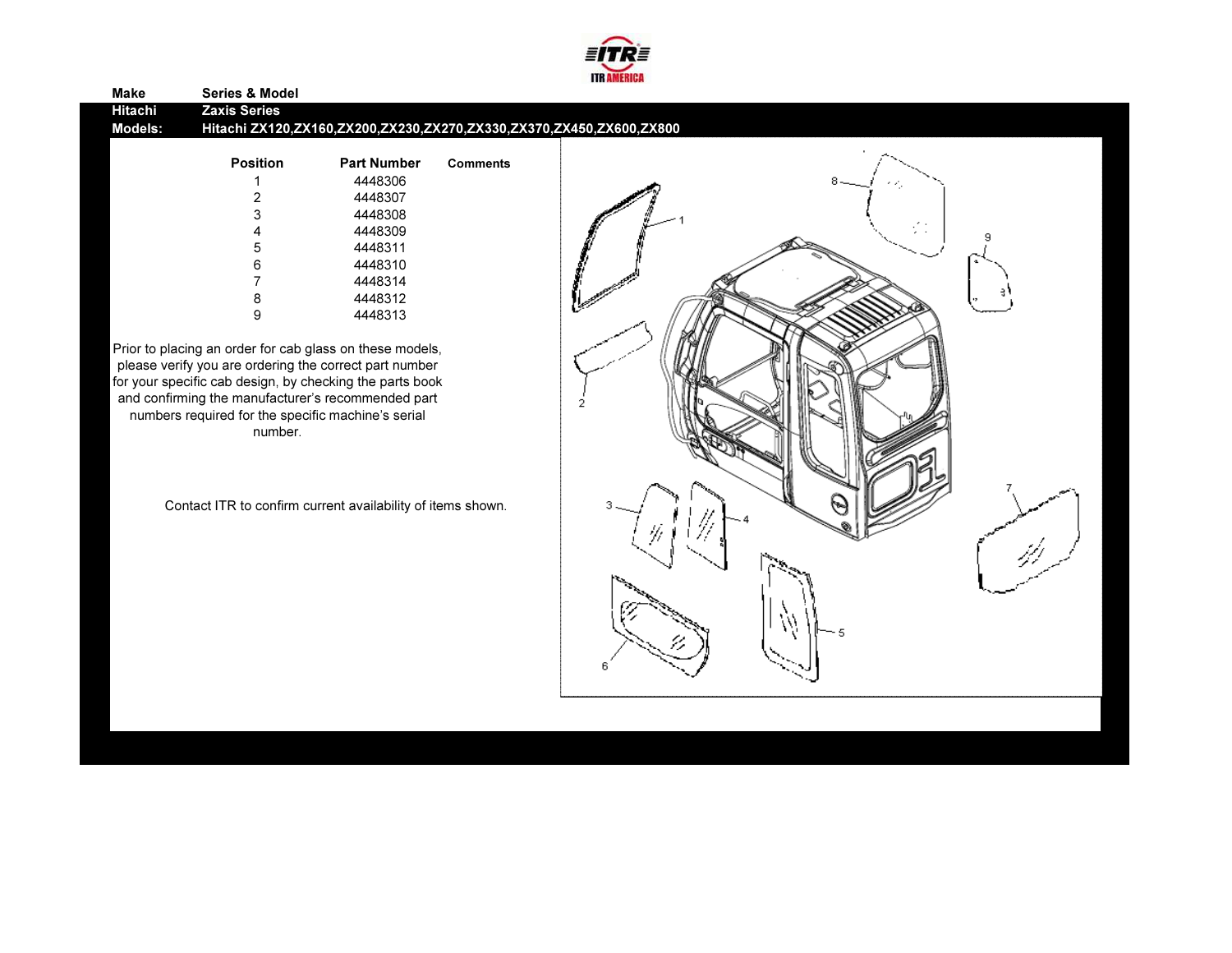

| <b>Position</b> | <b>Part Number</b> | <b>Comments</b>            | 8                                                       |
|-----------------|--------------------|----------------------------|---------------------------------------------------------|
|                 | 4651653            |                            |                                                         |
| 2               | 4651654            |                            |                                                         |
| 2               | 4701044            |                            |                                                         |
| 3               | 4651659            |                            |                                                         |
| 4               | 4651660            |                            |                                                         |
| 5               | 4651657            |                            |                                                         |
| 6               | 4651658            |                            |                                                         |
|                 | 4651656            |                            |                                                         |
| 8               | 4651655            |                            |                                                         |
|                 |                    | <b>Zaxis Dash 3 Series</b> | Hitachi ZX240-3,ZX270-3,ZX350-3,ZX450-3,ZX650-3,ZX850-3 |

Prior to placing an order for cab glass on these models,<br>please verify you are ordering the correct part number<br>for your specific cab design, by checking the parts book<br>and confirming the manufacturer's recommended part<br>nu number.

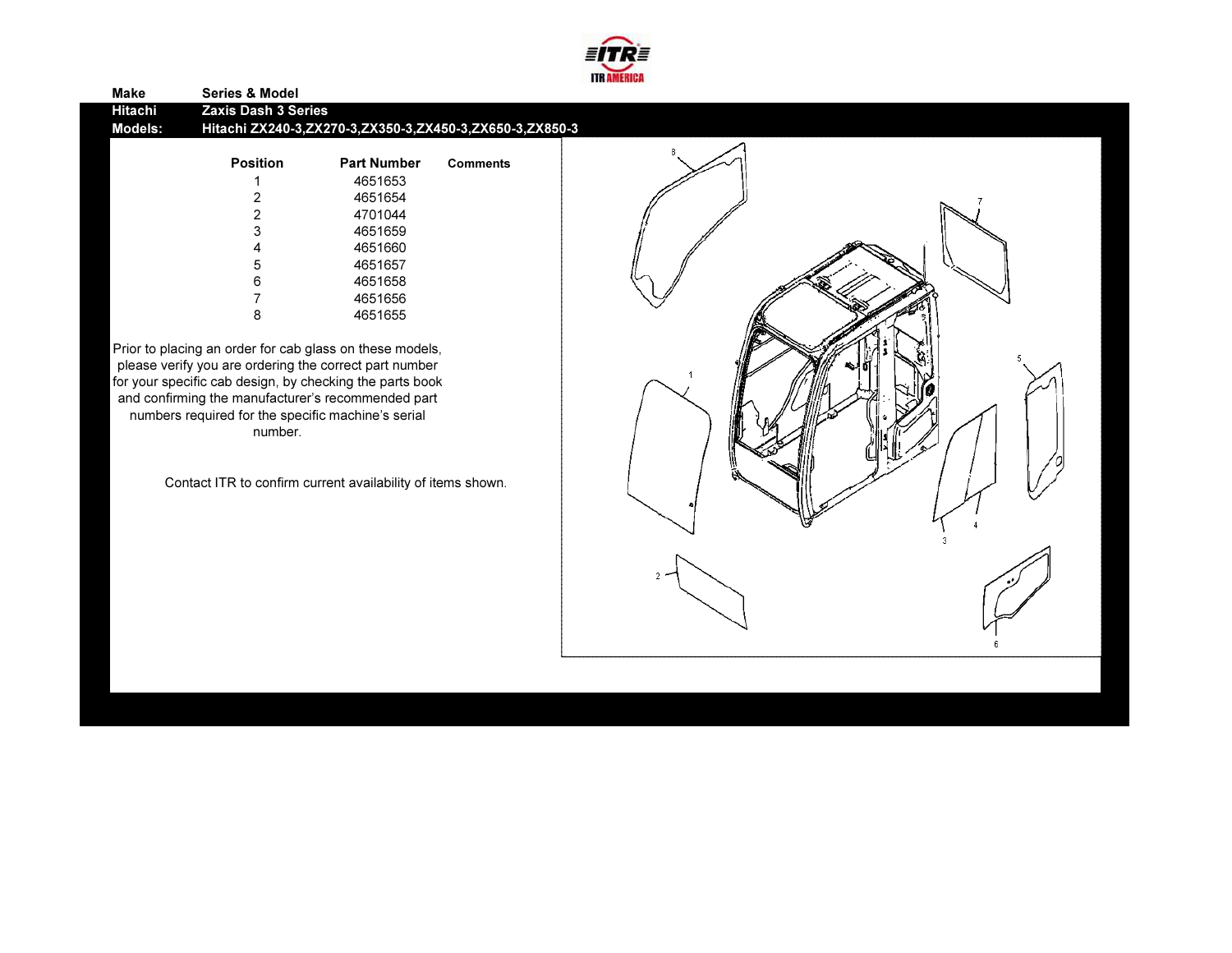

| <b>Make</b>        | <b>Series &amp; Model</b>                                                             |                                                                                                                                                                                                                                                                                                                                                                                |                 |                                                                                                 |
|--------------------|---------------------------------------------------------------------------------------|--------------------------------------------------------------------------------------------------------------------------------------------------------------------------------------------------------------------------------------------------------------------------------------------------------------------------------------------------------------------------------|-----------------|-------------------------------------------------------------------------------------------------|
| Hitachi<br>Models: | <b>Zaxis Dash 5 Series</b>                                                            |                                                                                                                                                                                                                                                                                                                                                                                |                 | Hitachi ZX130-5,ZX160-5,ZX180-5,ZX210-5,ZX250-5,ZX290-5,ZX350-5,ZX380-5,ZX470-5,ZX670-5,ZX870-5 |
|                    | <b>Position</b><br>8<br>numbers required for the specific machine's serial<br>number. | <b>Part Number</b><br>FYA00001495<br>4651654<br>FYA00001500<br>FYA00001501<br>FYA00001498<br>FYA00001499<br>FYA00001497<br>FYA00001496<br>Prior to placing an order for cab glass on these models,<br>please verify you are ordering the correct part number<br>for your specific cab design, by checking the parts book<br>and confirming the manufacturer's recommended part | <b>Comments</b> |                                                                                                 |

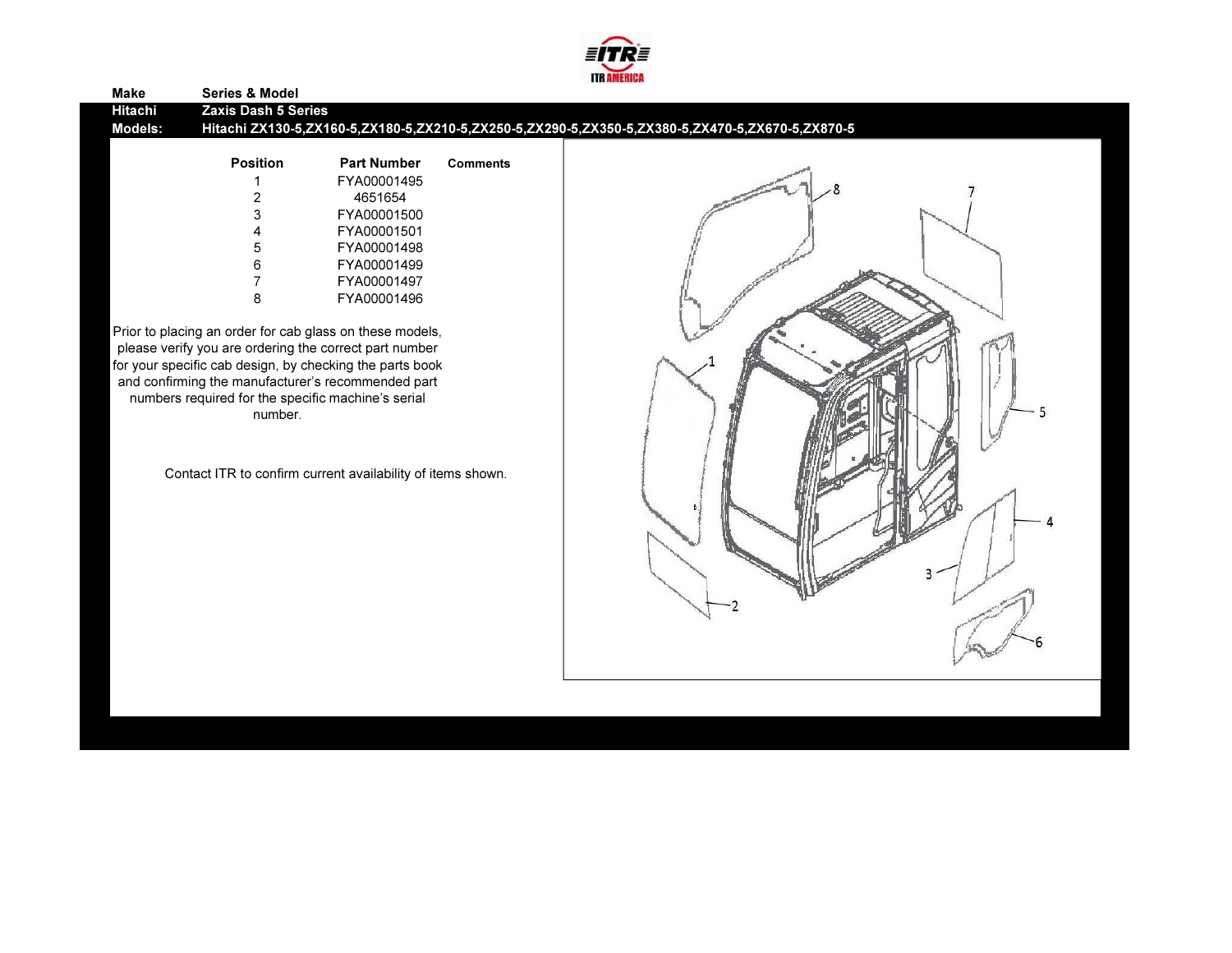

#### Make Series & ModelKomatsu Dash 6 Series PC100-6/L-6,PC120-6/LC-6,PC130-6,PC150-6K/LC-6K,PC160-6K,PC180LC-6K,PC200-6/LC-6,PC210-6/LC-6, Models:Position Part Number**Comments** 1 20Y-54-38122 PC220-6/LC-6,PC230-6/LC-6,PC240-6K/LC-6K,PC250-6/LC-6,PC300-6/LC-6,PC340-6K/LC-6K,PC350-6/LC-6, PC380LC-6K,PC400-6/LC-6,PC450-6/LC-6,PC600-6/LC-6, PC750-6/LC-6,PC800-6,PW130-6K,PW150ES-6K,PW170ES-6K

| 2 | 20Y-54-36113 |
|---|--------------|
| 3 | 20Y-54-35831 |
| 4 | 20Y-54-35821 |
| 5 | 20Y-54-A5120 |
| 6 | 20Y-54-35721 |
| 7 | 20Y-54-35142 |
| 8 | 20Y-54-35132 |
|   |              |

Prior to placing an order for cab glass on these models, please verify you are ordering the correct part number for your specific cab design, by checking the parts book and confirming the manufacturer's recommended part numbers required for the specific machine's serial number.

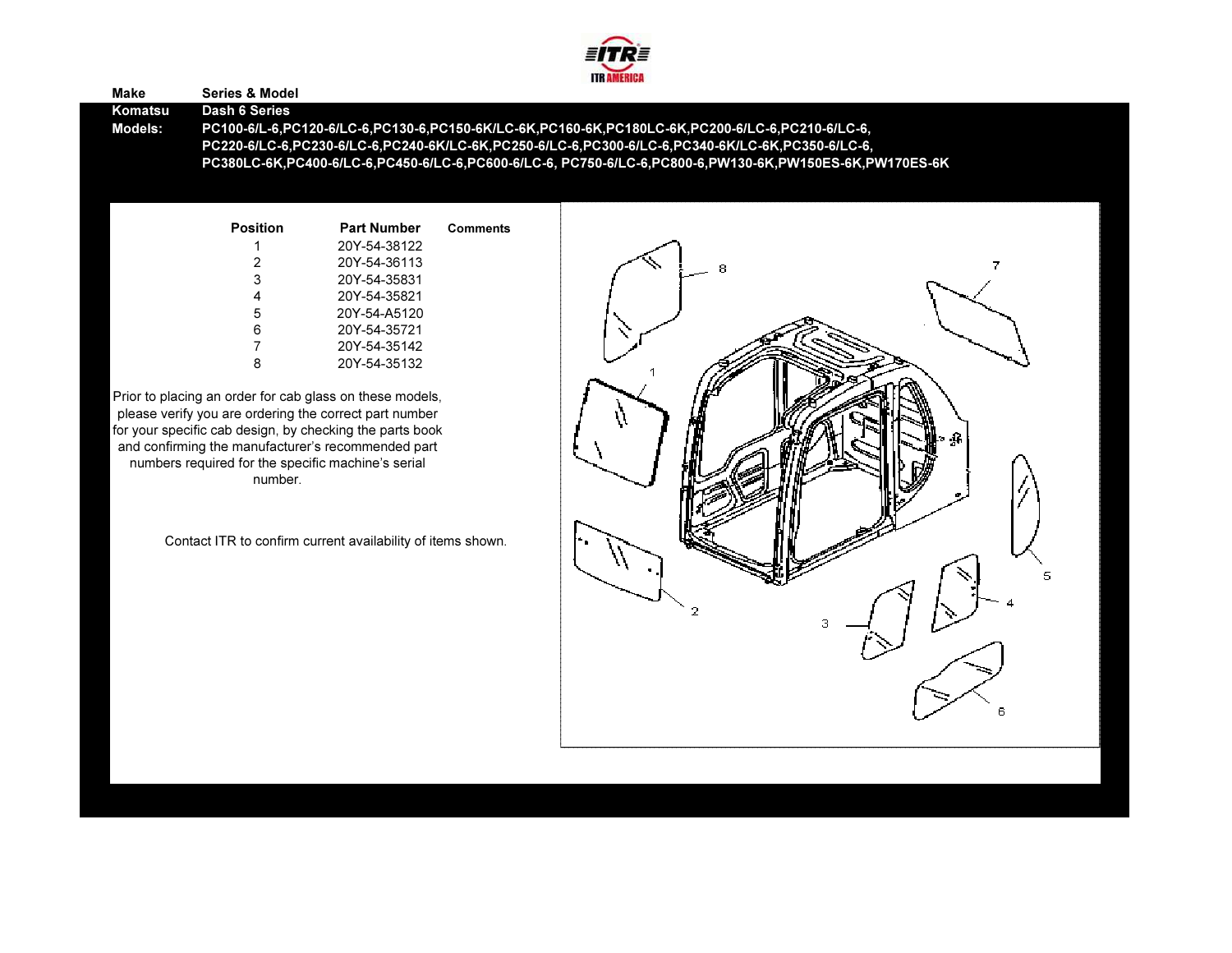

#### Make Series & ModelKomatsu Dash 7 SeriesModels:

 PC130-7K, PC160LC-7, PC180LC-7, PC200-7/LC-7, PC210-7/LC-7, PC220-7/LC-7, PC230-7/LC-7, PC240LC-7, PC270-7, PC290LC-7, PC300-7/LC-7, PC340LC-7, PC350LC-7, PC380LC-7, PC400-7/LC-7, PC450-7/LC-7, PC600-7/LC-7, PC750-7/LC-7, PW130-7, PW140-7, PW160-7, PW180-7, PW200-7, PW220-7

| <b>Position</b> | Part Number  | <b>Comments</b> |
|-----------------|--------------|-----------------|
|                 | 20Y-54-51522 |                 |
| 2               | 20Y-54-51812 |                 |
| 3               | 20Y-54-52850 |                 |
| 4               | 20Y-54-52840 |                 |
| 5               | 20Y-54-51241 |                 |
| 6               | 20Y-54-51451 |                 |
| 7               | 20Y-54-51272 |                 |
|                 | 20Y-54-51842 |                 |

Prior to placing an order for cab glass on these models, please verify you are ordering the correct part number for your specific cab design, by checking the parts book and confirming the manufacturer's recommended part numbers required for the specific machine's serial number.

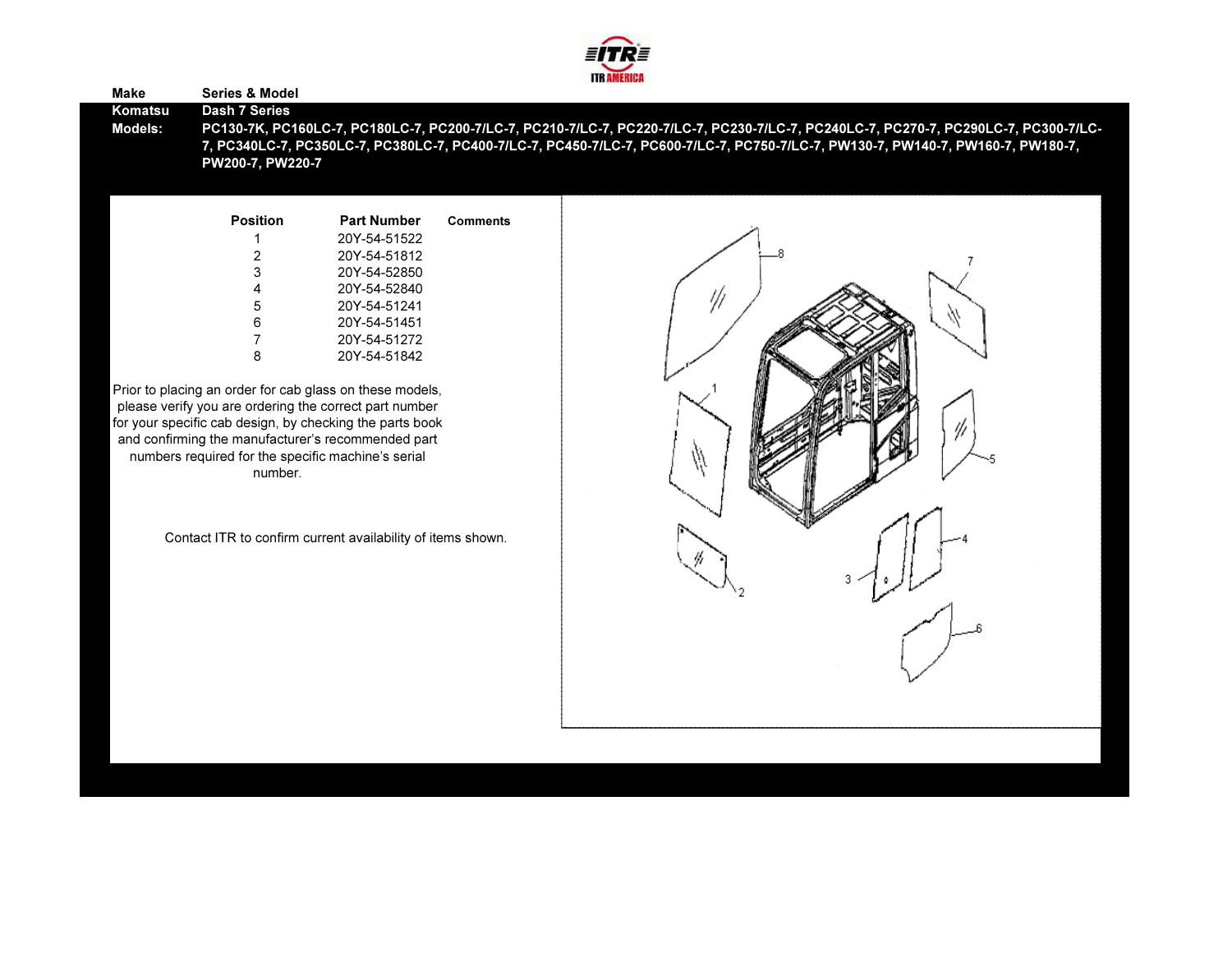

| <b>Make</b> | <b>Series &amp; Model</b>                                     |                                                             |                 |                                                                                                                                     |
|-------------|---------------------------------------------------------------|-------------------------------------------------------------|-----------------|-------------------------------------------------------------------------------------------------------------------------------------|
| Komatsu     | Dash 8 Series                                                 |                                                             |                 |                                                                                                                                     |
| Models:     |                                                               |                                                             |                 | PC160LC-8, PC200-8/LC-8, PC210-8/LC-8, PC220-8/LC-8, PC240-8/LC-8, PC270-8, PC290-8/LC-8, PC300-8/LC-8, PC350-8/LC-8, PC400-8/LC-8, |
|             | PC450-8/LC-8                                                  |                                                             |                 |                                                                                                                                     |
|             |                                                               |                                                             |                 |                                                                                                                                     |
|             | <b>Position</b>                                               | <b>Part Number</b>                                          | <b>Comments</b> |                                                                                                                                     |
|             |                                                               | 20Y-53-11520                                                |                 |                                                                                                                                     |
|             | $\boldsymbol{2}$                                              | 20Y-53-11611                                                |                 |                                                                                                                                     |
|             | $\mathsf 3$                                                   | 20Y-53-12850                                                |                 |                                                                                                                                     |
|             | 4                                                             | 20Y-53-12840                                                |                 |                                                                                                                                     |
|             | 5                                                             | 20Y-53-11241                                                |                 | ₩                                                                                                                                   |
|             | $\,6\,$                                                       | 20Y-53-11451                                                |                 |                                                                                                                                     |
|             | $\overline{7}$                                                | 20Y-53-11271                                                |                 |                                                                                                                                     |
|             | 8                                                             | 20Y-53-11841                                                |                 |                                                                                                                                     |
|             |                                                               |                                                             |                 |                                                                                                                                     |
|             |                                                               | Prior to placing an order for cab glass on these models,    |                 |                                                                                                                                     |
|             |                                                               | please verify you are ordering the correct part number      |                 |                                                                                                                                     |
|             |                                                               | for your specific cab design, by checking the parts book    |                 |                                                                                                                                     |
|             |                                                               | and confirming the manufacturer's recommended part          |                 |                                                                                                                                     |
|             | numbers required for the specific machine's serial<br>number. |                                                             |                 |                                                                                                                                     |
|             |                                                               |                                                             |                 |                                                                                                                                     |
|             |                                                               |                                                             |                 |                                                                                                                                     |
|             |                                                               |                                                             |                 |                                                                                                                                     |
|             |                                                               | Contact ITR to confirm current availability of items shown. |                 |                                                                                                                                     |
|             |                                                               |                                                             |                 |                                                                                                                                     |
|             |                                                               |                                                             |                 |                                                                                                                                     |
|             |                                                               |                                                             |                 |                                                                                                                                     |
|             |                                                               |                                                             |                 |                                                                                                                                     |
|             |                                                               |                                                             |                 |                                                                                                                                     |
|             |                                                               |                                                             |                 |                                                                                                                                     |
|             |                                                               |                                                             |                 |                                                                                                                                     |
|             |                                                               |                                                             |                 |                                                                                                                                     |
|             |                                                               |                                                             |                 |                                                                                                                                     |
|             |                                                               |                                                             |                 |                                                                                                                                     |
|             |                                                               |                                                             |                 |                                                                                                                                     |
|             |                                                               |                                                             |                 |                                                                                                                                     |
|             |                                                               |                                                             |                 |                                                                                                                                     |
|             |                                                               |                                                             |                 |                                                                                                                                     |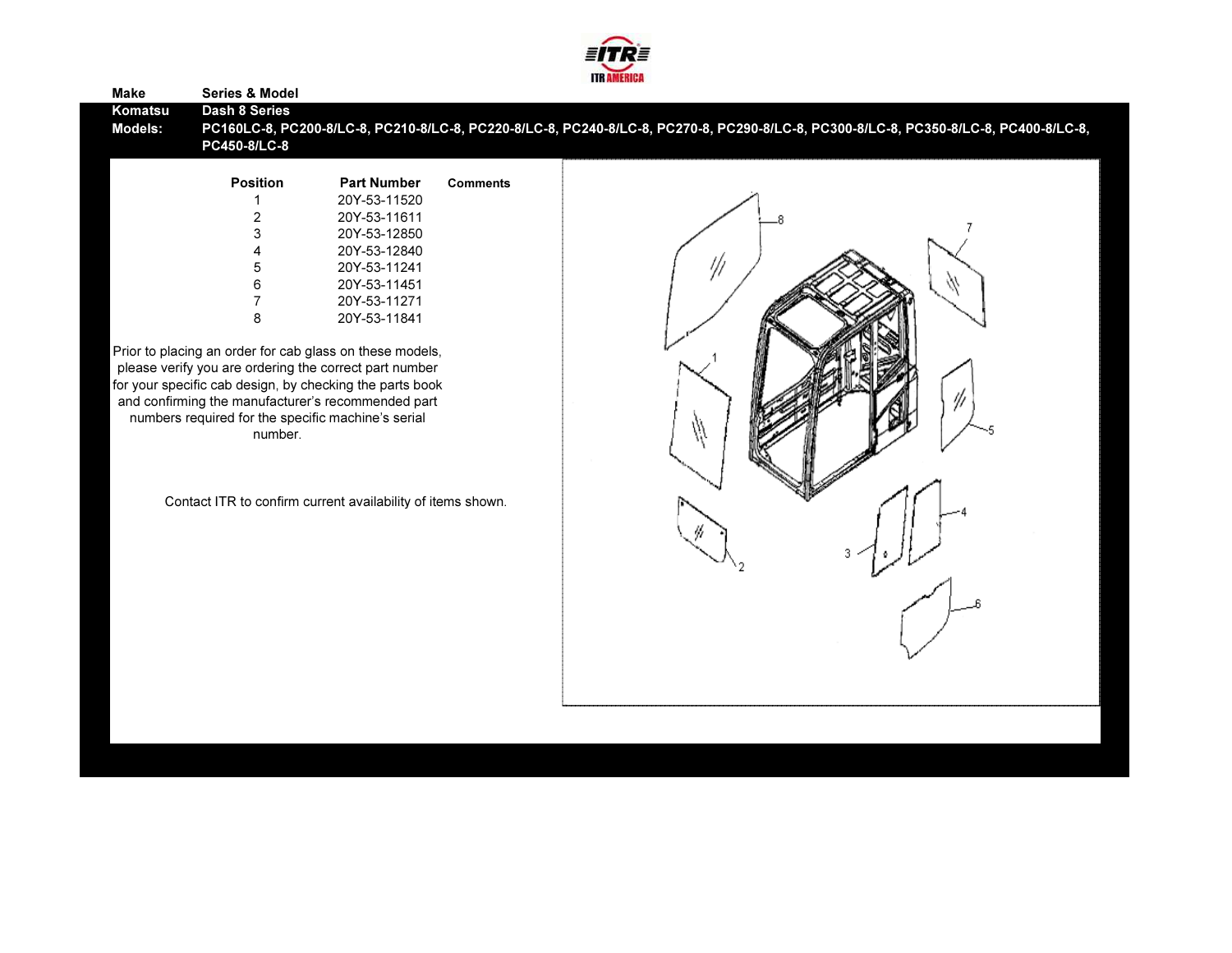

| Make    | <b>Series &amp; Model</b> |                                     |                 |
|---------|---------------------------|-------------------------------------|-----------------|
| Komatsu | Dash 8 Series             |                                     |                 |
| Models: |                           | PC600-8/LC-8, PC800-8/LC-8, PC850-8 |                 |
|         |                           |                                     |                 |
|         | <b>Position</b>           | <b>Part Number</b>                  | <b>Comments</b> |
|         |                           | 20Y-54-51522                        |                 |
|         | 2                         | 20Y-54-51812                        |                 |
|         | 3                         | 20Y-54-52850                        |                 |
|         | 4                         | 20Y-54-52840                        |                 |
|         | 5                         | 20Y-54-51241                        |                 |
|         | 6                         | 20Y-54-51451                        |                 |
|         |                           | 20Y-54-51272                        |                 |

Prior to placing an order for cab glass on these models, please verify you are ordering the correct part number for your specific cab design, by checking the parts book and confirming the manufacturer's recommended part numbers required for the specific machine's serial number.

Contact ITR to confirm current availability of items shown.

8 20Y-54-51842

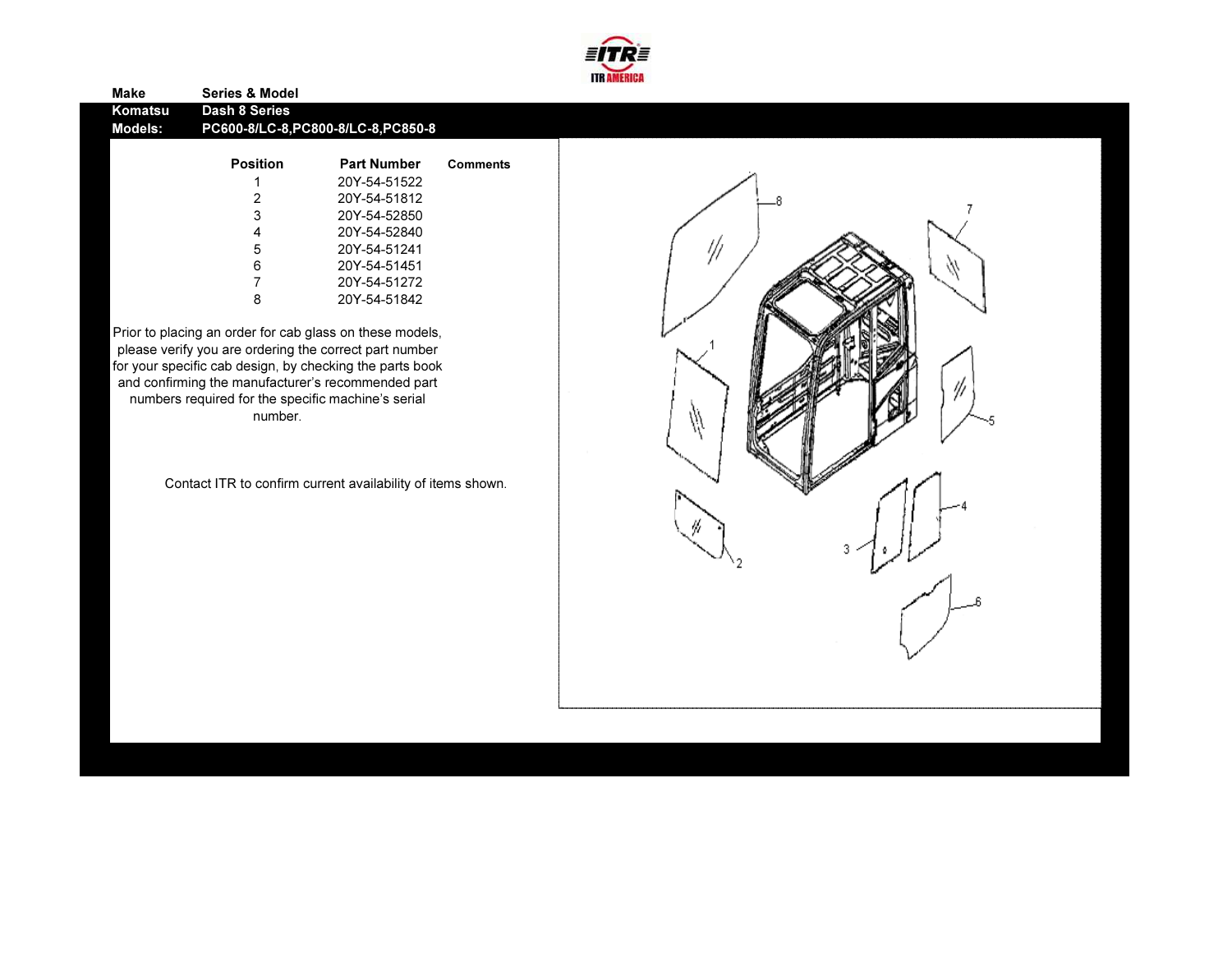

| <b>7 Series</b><br>Hyundai<br>R110LC7,R140LC7,R160LC7,R180LC7,R210LC7,R250LC7,R290LC7,R320LC7,R360LC7,R450LC7,R500LC7<br>Models:<br><b>Position</b><br><b>Part Number</b><br><b>Comments</b><br>71N6-02700<br>$-2329$<br>2<br>71N6-02710<br>2330-<br>71N6-02711<br>3<br>$-B292$<br>71N6-02530<br>$-10$<br>3<br>B293-<br>71N6-02531<br>71N6-02540<br>$-B292$<br>B293-<br>71N6-02541<br>71N6-02731<br>5<br>8<br>6<br>71N6-02720<br>71N6-02750<br>8<br>71N6-02740<br>9<br>71N6-02630<br>$-B292$<br>10<br>71N6-02640<br>-B292<br>10<br>B293-<br>71N6-02670<br>Prior to placing an order for cab glass on these models,<br>please verify you are ordering the correct part number | Make | <b>Series &amp; Model</b> |  |  |
|------------------------------------------------------------------------------------------------------------------------------------------------------------------------------------------------------------------------------------------------------------------------------------------------------------------------------------------------------------------------------------------------------------------------------------------------------------------------------------------------------------------------------------------------------------------------------------------------------------------------------------------------------------------------------|------|---------------------------|--|--|
|                                                                                                                                                                                                                                                                                                                                                                                                                                                                                                                                                                                                                                                                              |      |                           |  |  |
|                                                                                                                                                                                                                                                                                                                                                                                                                                                                                                                                                                                                                                                                              |      |                           |  |  |
|                                                                                                                                                                                                                                                                                                                                                                                                                                                                                                                                                                                                                                                                              |      |                           |  |  |
|                                                                                                                                                                                                                                                                                                                                                                                                                                                                                                                                                                                                                                                                              |      |                           |  |  |
|                                                                                                                                                                                                                                                                                                                                                                                                                                                                                                                                                                                                                                                                              |      |                           |  |  |
|                                                                                                                                                                                                                                                                                                                                                                                                                                                                                                                                                                                                                                                                              |      |                           |  |  |
|                                                                                                                                                                                                                                                                                                                                                                                                                                                                                                                                                                                                                                                                              |      |                           |  |  |
|                                                                                                                                                                                                                                                                                                                                                                                                                                                                                                                                                                                                                                                                              |      |                           |  |  |
|                                                                                                                                                                                                                                                                                                                                                                                                                                                                                                                                                                                                                                                                              |      |                           |  |  |
|                                                                                                                                                                                                                                                                                                                                                                                                                                                                                                                                                                                                                                                                              |      |                           |  |  |
|                                                                                                                                                                                                                                                                                                                                                                                                                                                                                                                                                                                                                                                                              |      |                           |  |  |
|                                                                                                                                                                                                                                                                                                                                                                                                                                                                                                                                                                                                                                                                              |      |                           |  |  |
|                                                                                                                                                                                                                                                                                                                                                                                                                                                                                                                                                                                                                                                                              |      |                           |  |  |
|                                                                                                                                                                                                                                                                                                                                                                                                                                                                                                                                                                                                                                                                              |      |                           |  |  |
|                                                                                                                                                                                                                                                                                                                                                                                                                                                                                                                                                                                                                                                                              |      |                           |  |  |
|                                                                                                                                                                                                                                                                                                                                                                                                                                                                                                                                                                                                                                                                              |      |                           |  |  |
|                                                                                                                                                                                                                                                                                                                                                                                                                                                                                                                                                                                                                                                                              |      |                           |  |  |
|                                                                                                                                                                                                                                                                                                                                                                                                                                                                                                                                                                                                                                                                              |      |                           |  |  |
|                                                                                                                                                                                                                                                                                                                                                                                                                                                                                                                                                                                                                                                                              |      |                           |  |  |
| for your specific cab design, by checking the parts book                                                                                                                                                                                                                                                                                                                                                                                                                                                                                                                                                                                                                     |      |                           |  |  |
| and confirming the manufacturer's recommended part                                                                                                                                                                                                                                                                                                                                                                                                                                                                                                                                                                                                                           |      |                           |  |  |
| numbers required for the specific machine's serial                                                                                                                                                                                                                                                                                                                                                                                                                                                                                                                                                                                                                           |      |                           |  |  |
| number.                                                                                                                                                                                                                                                                                                                                                                                                                                                                                                                                                                                                                                                                      |      |                           |  |  |
|                                                                                                                                                                                                                                                                                                                                                                                                                                                                                                                                                                                                                                                                              |      |                           |  |  |

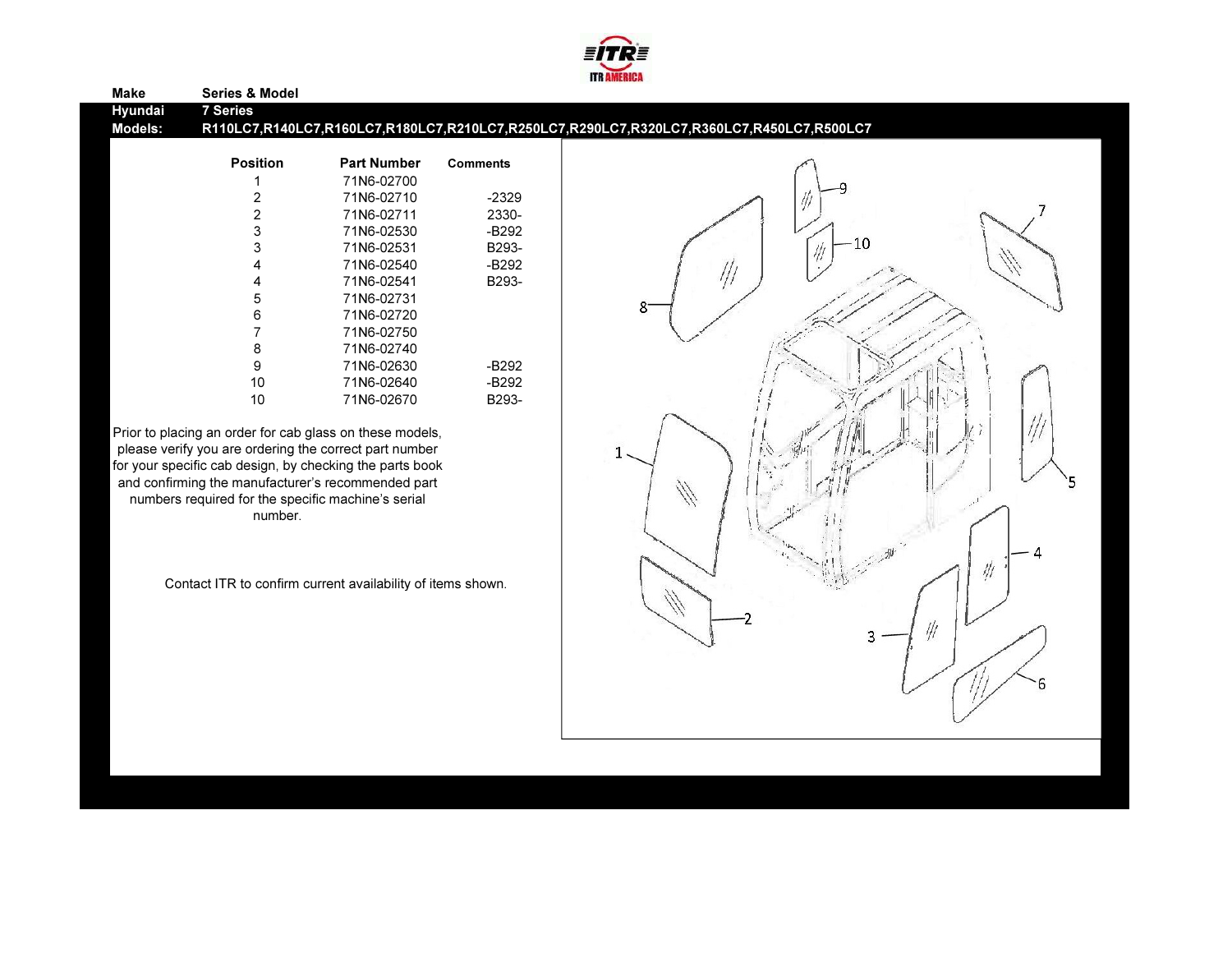

| Hyundai<br><b>Models:</b> | 9 Series<br><b>Position</b><br>2<br>$\overline{2}$<br>3<br>3<br>5<br>6 | R140LC9,R145LCR9,R160LC9,R180LC9,R210LC9,R235LCR9,R250LC9,R260LC9A,R290LC9,R300LC9,R320LC9<br>R330LC9,R380LC9/9A,R480LC9/9A,R520LC9/9A,R800LC9<br><b>Part Number</b><br>71Q4-02440<br>71Q6-02710<br>71Q6-02711<br>71Q6-03230<br>71Q6-03231<br>71Q6-03240<br>71Q6-03241<br>71Q6-02721       | <b>Comments</b><br><b>STD</b><br>-347 STD<br>348-STD<br>$-504$<br>505-<br>$-504$<br>$505 -$ |  |   |  |
|---------------------------|------------------------------------------------------------------------|--------------------------------------------------------------------------------------------------------------------------------------------------------------------------------------------------------------------------------------------------------------------------------------------|---------------------------------------------------------------------------------------------|--|---|--|
|                           |                                                                        |                                                                                                                                                                                                                                                                                            |                                                                                             |  |   |  |
|                           |                                                                        |                                                                                                                                                                                                                                                                                            |                                                                                             |  |   |  |
|                           |                                                                        |                                                                                                                                                                                                                                                                                            |                                                                                             |  |   |  |
|                           |                                                                        |                                                                                                                                                                                                                                                                                            |                                                                                             |  |   |  |
|                           |                                                                        |                                                                                                                                                                                                                                                                                            |                                                                                             |  |   |  |
|                           |                                                                        |                                                                                                                                                                                                                                                                                            |                                                                                             |  |   |  |
|                           |                                                                        |                                                                                                                                                                                                                                                                                            |                                                                                             |  |   |  |
|                           |                                                                        |                                                                                                                                                                                                                                                                                            |                                                                                             |  |   |  |
|                           |                                                                        |                                                                                                                                                                                                                                                                                            |                                                                                             |  |   |  |
|                           |                                                                        |                                                                                                                                                                                                                                                                                            |                                                                                             |  |   |  |
|                           |                                                                        |                                                                                                                                                                                                                                                                                            |                                                                                             |  |   |  |
|                           |                                                                        |                                                                                                                                                                                                                                                                                            |                                                                                             |  |   |  |
|                           |                                                                        |                                                                                                                                                                                                                                                                                            |                                                                                             |  |   |  |
|                           |                                                                        | 71Q6-02030                                                                                                                                                                                                                                                                                 | $-347$                                                                                      |  |   |  |
|                           | 6                                                                      | 71Q6-02031                                                                                                                                                                                                                                                                                 | 348-                                                                                        |  |   |  |
|                           |                                                                        | 71Q6-02740                                                                                                                                                                                                                                                                                 |                                                                                             |  |   |  |
|                           | 8                                                                      | 71Q6-02730                                                                                                                                                                                                                                                                                 |                                                                                             |  |   |  |
|                           | number.                                                                | Prior to placing an order for cab glass on these models,<br>please verify you are ordering the correct part number<br>for your specific cab design, by checking the parts book<br>and confirming the manufacturer's recommended part<br>numbers required for the specific machine's serial |                                                                                             |  |   |  |
|                           |                                                                        | Contact ITR to confirm current availability of items shown.                                                                                                                                                                                                                                |                                                                                             |  | 3 |  |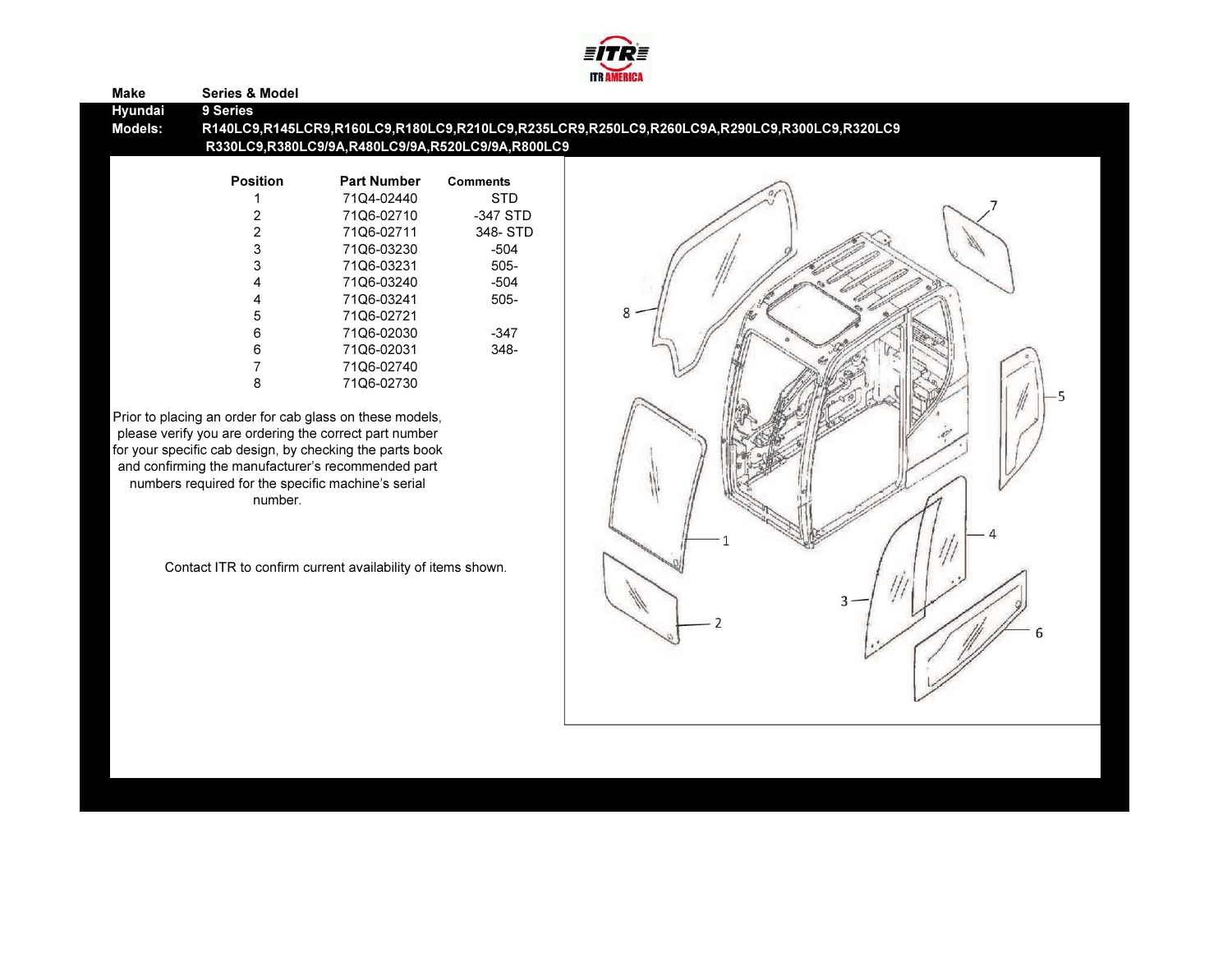

# ITR BACKHOE & CRAWLER CAB GLASS

Make Series & Model

DeereModels:

310G 920857-, 310SG 920857-, 410G 920857-, 710G 920857-

| <b>Position</b> | <b>Part Number</b> | Comments |
|-----------------|--------------------|----------|
| 1               | T275629            |          |
| 2               | T275630            |          |
| 3               | T275631            |          |
| 4               | T164707            |          |
| 5               | T165336            |          |
| 6               | T166060            |          |
| 7               | T164708            |          |
| 8               | T242700            |          |
| 9               | T242699            |          |
| 10              | T201953            |          |
| 11              | T164705            |          |
| 12              | T164707            |          |
| 13              | T165158            |          |
| 14              | T164706            |          |
|                 |                    |          |

Prior to placing an order for cab glass on these models, please verify you are ordering the correct part number for your specific cab design, by checking the parts book and confirming the manufacturer's recommended part numbers required for the specific machine's serial number.

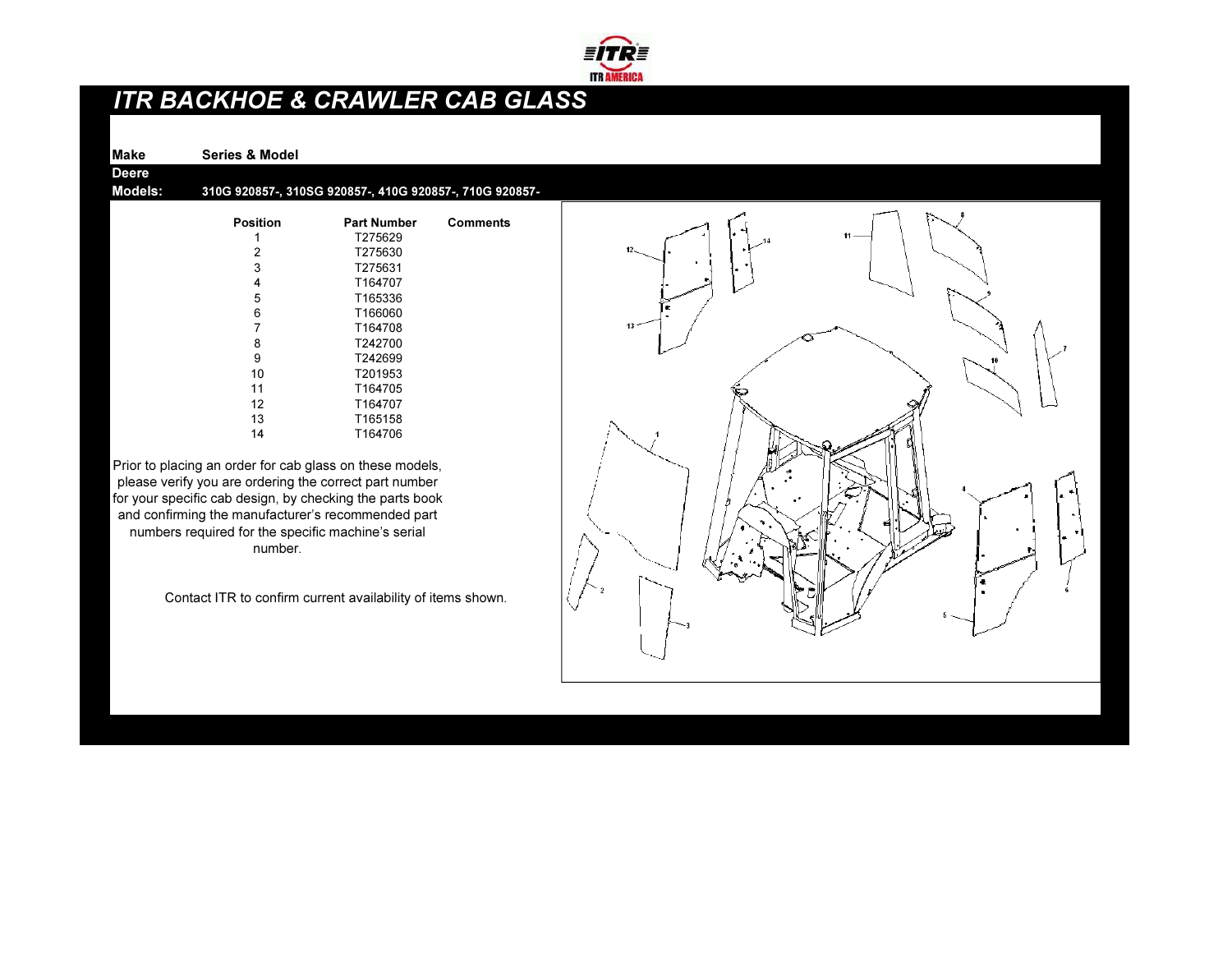

| Deere<br>Models: | 310J, 310SJ, 410J, 710J |                    |                 |
|------------------|-------------------------|--------------------|-----------------|
|                  | <b>Position</b>         | <b>Part Number</b> | <b>Comments</b> |
|                  | 1                       | T275629            |                 |
|                  | 2                       | T275630            |                 |
|                  | 3                       | T275631            |                 |
|                  | 4                       | T164707            |                 |
|                  | 5                       | T214527            |                 |
|                  | 6                       | T166060            |                 |
|                  | 7                       | T164708            |                 |
|                  | 8                       | T242700            |                 |
|                  | 9                       | T242699            |                 |
|                  | 10                      | T201953            |                 |
|                  | 11                      | T164705            |                 |
|                  | 12                      | T164707            |                 |
|                  | 13                      | T214548            |                 |
|                  | 14                      | T164706            |                 |
|                  |                         |                    |                 |

Make Series & Model

Prior to placing an order for cab glass on these models, please verify you are ordering the correct part number for your specific cab design, by checking the parts book and confirming the manufacturer's recommended part numbers required for the specific machine's serial number.

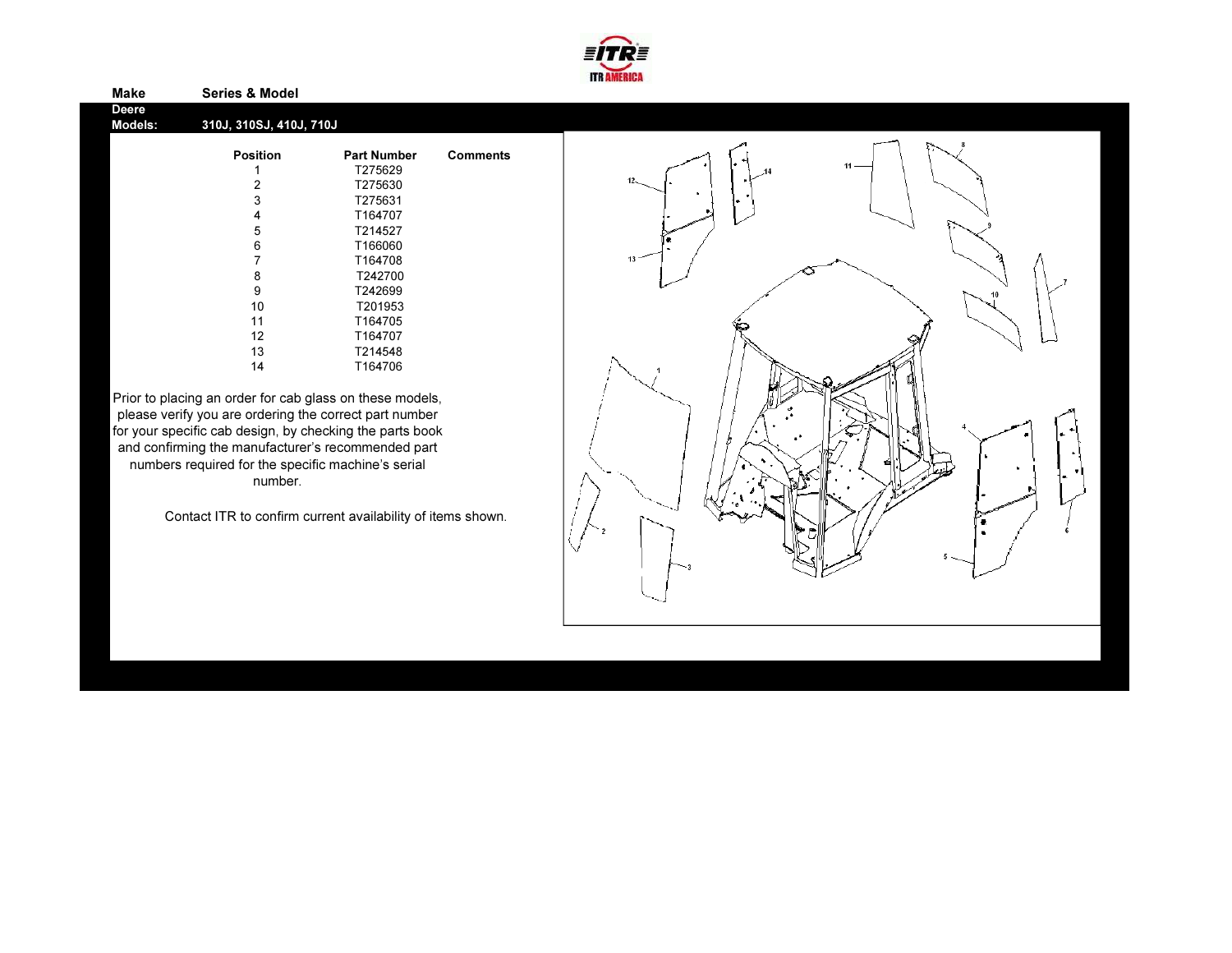

| Deere<br>Models: | 310K, 310SK, 410K, 710K |                    |                 |
|------------------|-------------------------|--------------------|-----------------|
|                  | <b>Position</b>         | <b>Part Number</b> | <b>Comments</b> |
|                  | 1                       | T275629            |                 |
|                  | 2                       | T275630            |                 |
|                  | 3                       | T275631            |                 |
|                  | 4                       | T164707            |                 |
|                  | 5                       | T214527            |                 |
|                  | 6                       | T166060            |                 |
|                  | 7                       | T164708            |                 |
|                  | 8                       | T242700            |                 |
|                  | 9                       | T242699            |                 |
|                  | 10                      | T201953            |                 |
|                  | 11                      | T164705            |                 |
|                  | 12                      | T164707            |                 |
|                  | 13                      | T214548            |                 |
|                  | 14                      |                    |                 |
|                  |                         |                    |                 |

Make Series & Model

Prior to placing an order for cab glass on these models, please verify you are ordering the correct part number for your specific cab design, by checking the parts book and confirming the manufacturer's recommended part numbers required for the specific machine's serial number.

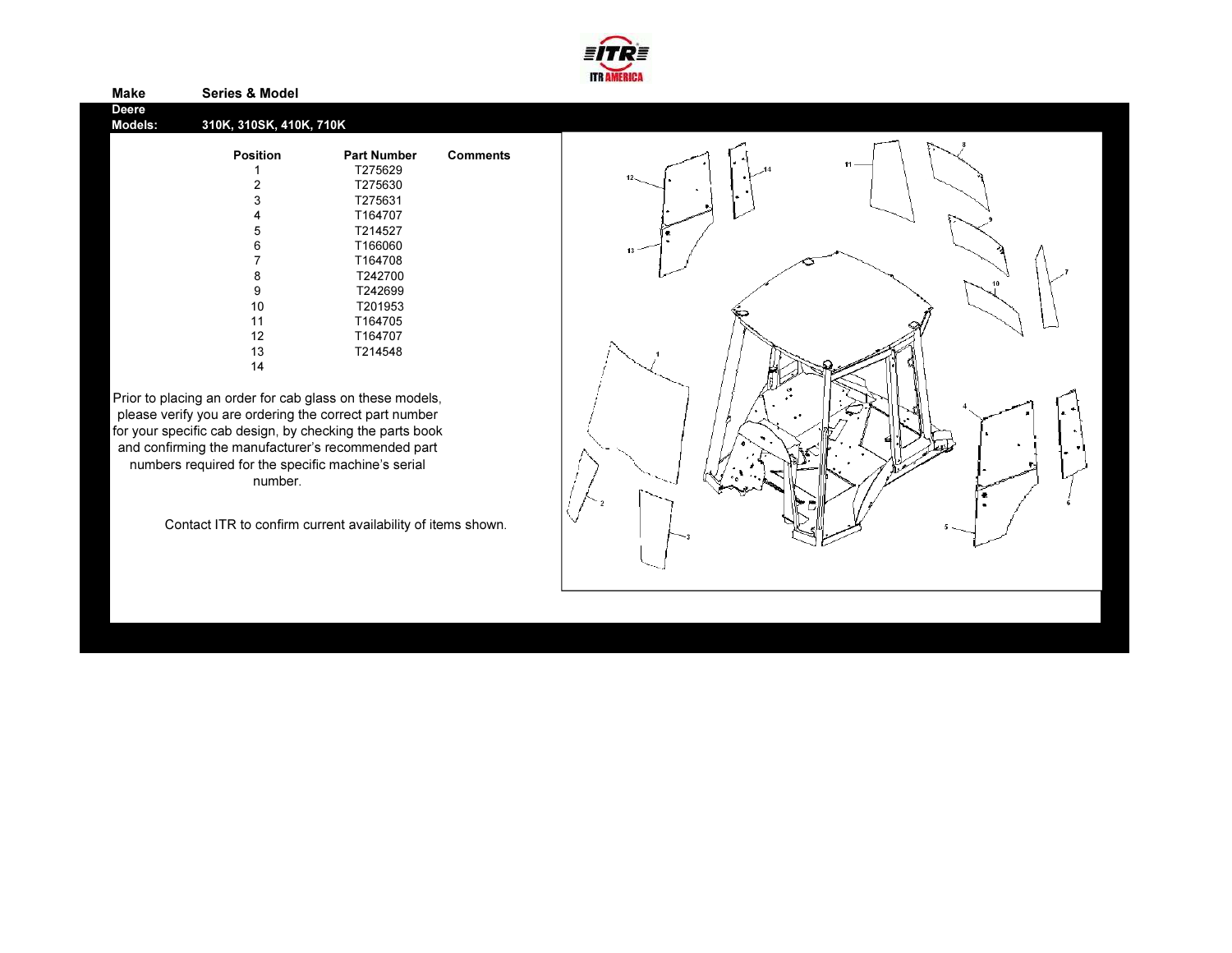

| <b>Make</b>                    | <b>Series &amp; Model</b>                                                                                                                                                                                                                                                                                                                                                                         |                                                                                                            |                                                               |  |  |  |
|--------------------------------|---------------------------------------------------------------------------------------------------------------------------------------------------------------------------------------------------------------------------------------------------------------------------------------------------------------------------------------------------------------------------------------------------|------------------------------------------------------------------------------------------------------------|---------------------------------------------------------------|--|--|--|
| <b>Deere</b><br><b>Models:</b> | 624J, 644J, 724, 744J, 824J, 844J                                                                                                                                                                                                                                                                                                                                                                 |                                                                                                            | 444Н, 544Н, 624Н, 644Н, ТС44Н, ТС54Н, ТС62Н, 744Н, 444Ј, 544Ј |  |  |  |
|                                | <b>Position</b><br>3<br>8<br>Prior to placing an order for cab glass on these models,<br>please verify you are ordering the correct part number<br>for your specific cab design, by checking the parts book<br>and confirming the manufacturer's recommended part<br>numbers required for the specific machine's serial<br>number.<br>Contact ITR to confirm current availability of items shown. | <b>Part Number</b><br>T196237<br>T182928<br>T182927<br>T167508<br>T178221<br>T167519<br>T167527<br>T178220 | <b>Comments</b>                                               |  |  |  |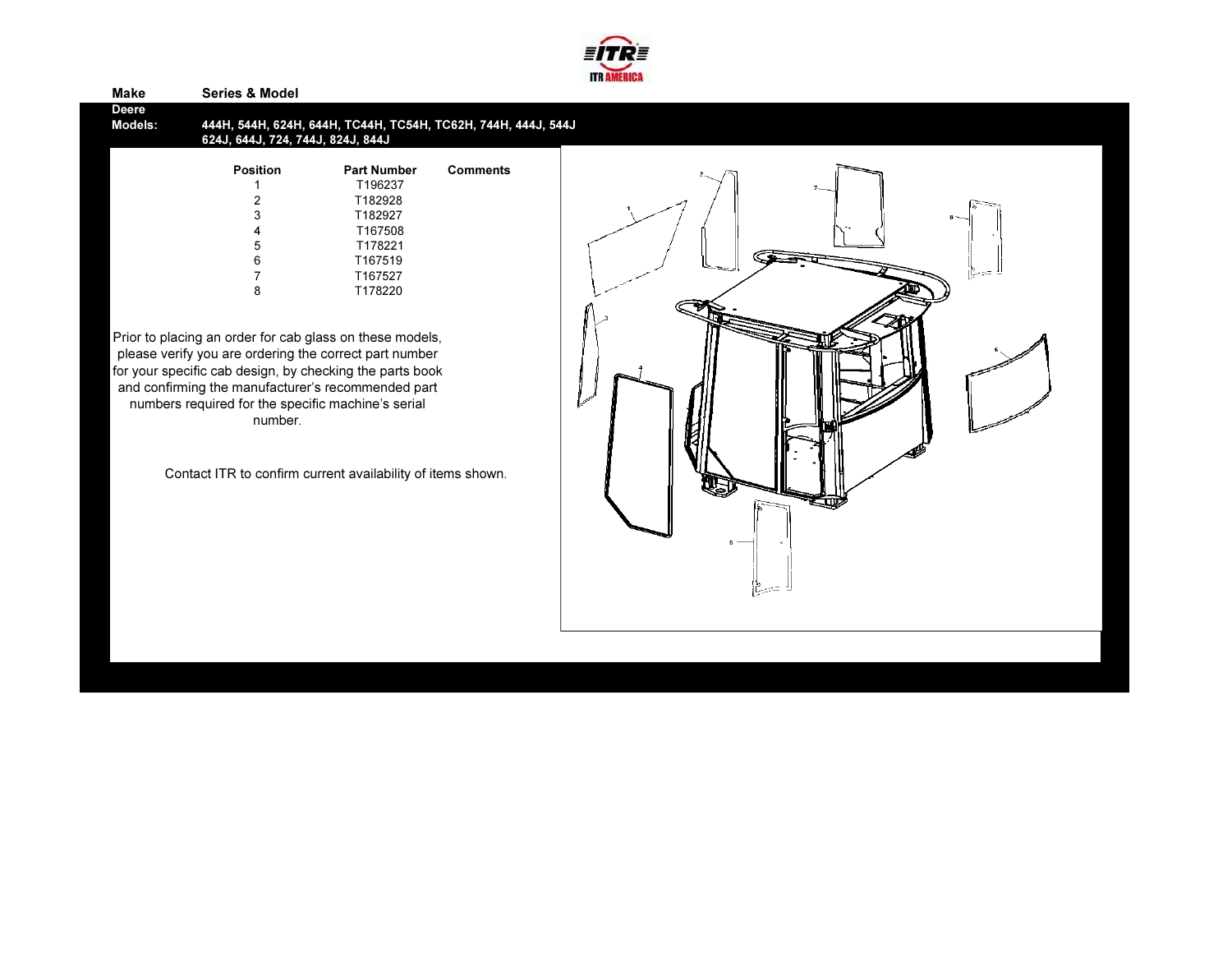

| <b>Position</b> | <b>Part Number</b> | <b>Comments</b> |
|-----------------|--------------------|-----------------|
|                 | T175748            |                 |
| 2               | T205160            |                 |
| 3               | T205205            |                 |
| 4               | T177364            | $-131553$       |
|                 | T227018            | 131554-         |
| 5               | T177365            | -131553         |
|                 | T227019            | 131554-         |
| 6               | T175747            |                 |
| 7               | T177364            | $-131553$       |
|                 | T227018            | 131554-         |
| 8               | T177365            | $-131553$       |
|                 | T227019            | 131554-         |
|                 | 450J, 550J, 650J   |                 |

Prior to placing an order for cab glass on these models, please verify you are ordering the correct part number for your specific cab design, by checking the parts book and confirming the manufacturer's recommended part numbers required for the specific machine's serial number.

Make Series & Model

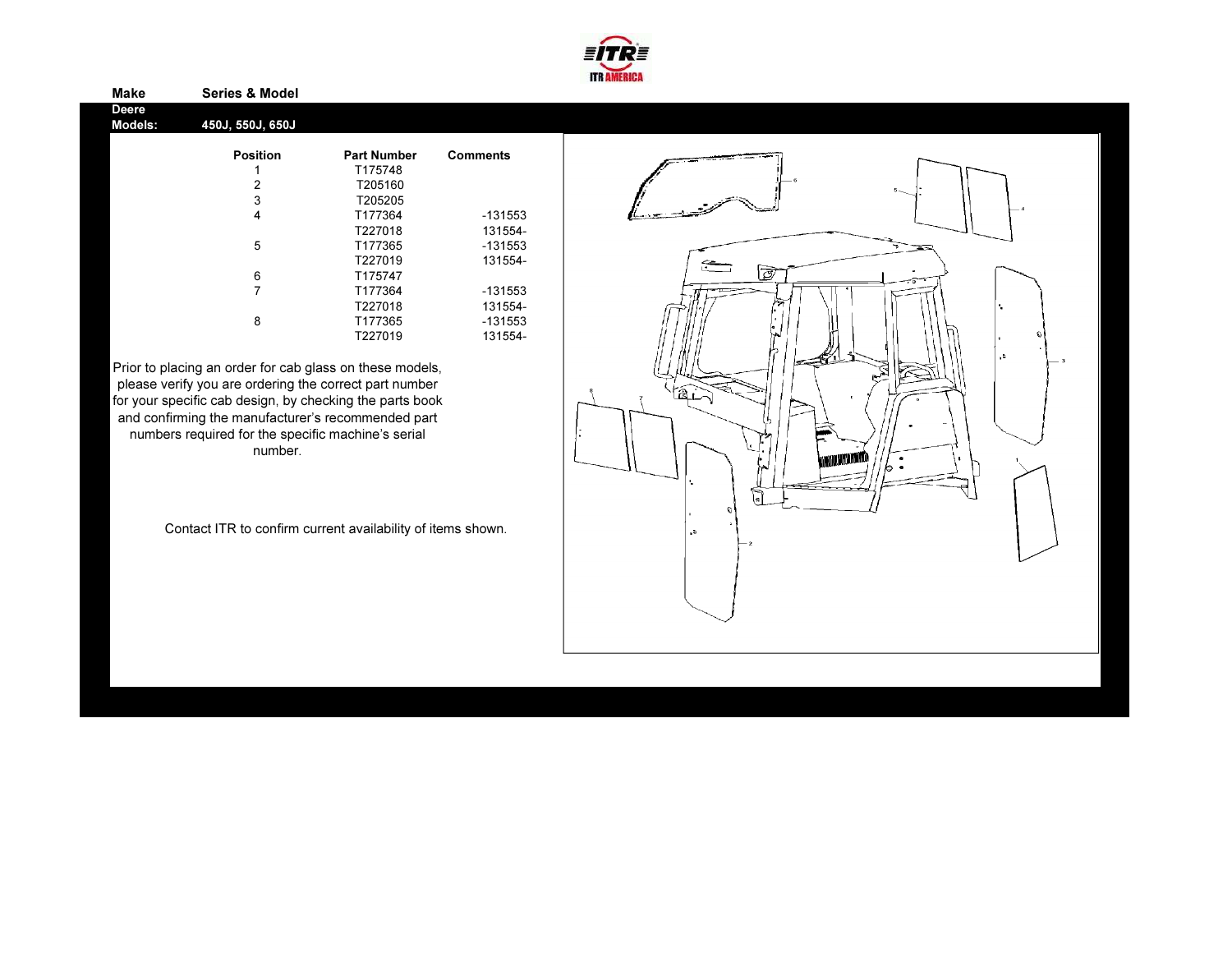

| Deere<br>Models: | 700J            |                    |                 |  |
|------------------|-----------------|--------------------|-----------------|--|
|                  | <b>Position</b> | <b>Part Number</b> | <b>Comments</b> |  |
|                  |                 | T175748            |                 |  |
|                  | 2               | T205160            |                 |  |
|                  | 3               | T205205            |                 |  |
|                  | 4               | T177364            | -131553         |  |
|                  |                 | T227018            | 131554-         |  |
|                  | 5               | T177365            | $-131553$       |  |
|                  |                 | T227019            | 131554-         |  |
|                  | 6               | T177179            |                 |  |
|                  | 7               | T177364            | $-131553$       |  |
|                  |                 | T227018            | 131554-         |  |
|                  | 8               | T177365            | $-131553$       |  |
|                  |                 | T227019            | 131554-         |  |

Prior to placing an order for cab glass on these models, please verify you are ordering the correct part number for your specific cab design, by checking the parts book and confirming the manufacturer's recommended part numbers required for the specific machine's serial number.

Make Series & Model